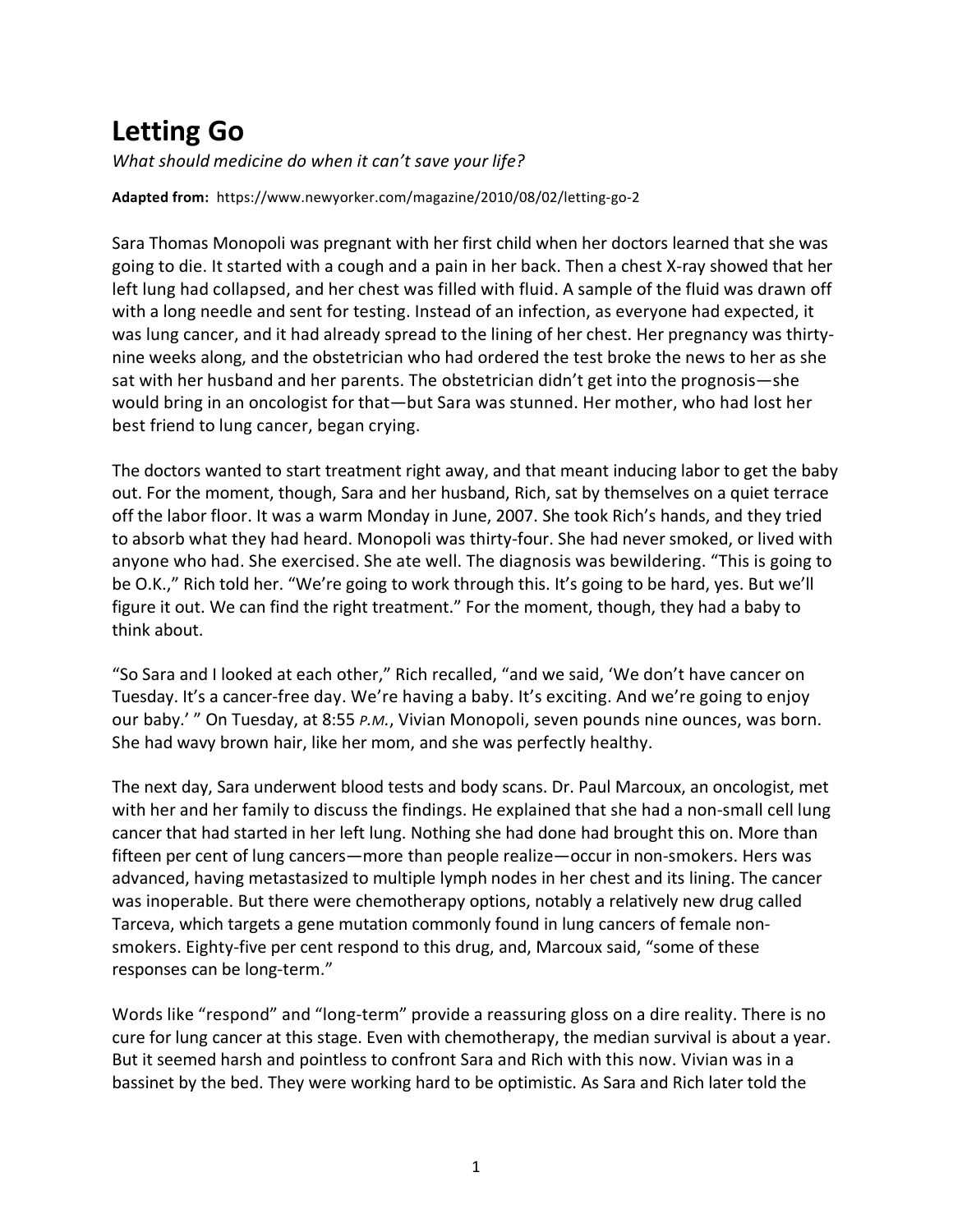social worker who was sent to see them, they did not want to focus on survival statistics. They wanted to focus on "aggressively managing" this diagnosis.

Sara was started on the Tarceva, which produced an itchy, acne-like facial rash and numbing tiredness. She also underwent a surgical procedure to drain the fluid around her lung; when the fluid kept coming back, a thoracic surgeon eventually placed a small, permanent tube in her chest, which she could drain whenever fluid accumulated and interfered with her breathing. Three weeks after the delivery, she was admitted to the hospital with severe shortness of breath from a pulmonary embolism—a blood clot in an artery to the lungs, which is dangerous but not uncommon in cancer patients. She was started on a blood thinner. Then test results showed that her tumor cells did not have the mutation that Tarceva targets. When Marcoux told Sara that the drug wasn't going to work, she had an almost violent physical reaction to the news, bolting to the bathroom in mid-discussion with a sudden bout of diarrhea.

Dr. Marcoux recommended a different, more standard chemotherapy, with two drugs called carboplatin and paclitaxel. But the paclitaxel triggered an extreme, nearly overwhelming allergic response, so he switched her to a regimen of carboplatin plus gemcitabine. Response rates, he said, were still very good for patients on this therapy.

She spent the remainder of the summer at home, with Vivian and her husband and her parents, who had moved in to help. She loved being a mother. Between chemotherapy cycles, she began trying to get her life back.

Then, in October, a CT scan showed that the tumor deposits in her left lung and chest and lymph nodes had grown substantially. The chemotherapy had failed. She was switched to a drug called pemetrexed. Studies found that it could produce markedly longer survival in some patients. In reality, however, only a small percentage of patients gained very much. On average, the drug extended survival by only two months—from eleven months to thirteen months—and that was in patients who, unlike Sara, had responded to first-line chemotherapy.

She worked hard to take the setbacks and side effects in stride. She was upbeat by nature, and she managed to maintain her optimism. Little by little, however, she grew sicker—increasingly exhausted and short of breath. By November, she didn't have the wind to walk the length of the hallway from the parking garage to Marcoux's office; Rich had to push her in a wheelchair.

A few days before Thanksgiving, she had another CT scan, which showed that the pemetrexed—her third drug regimen—wasn't working, either. The lung cancer had spread: from the left chest to the right; to the liver; to the lining of her abdomen; and to her spine. Time was running out.

This is the moment in Sara's story that poses a fundamental question for everyone living in the era of modern medicine: What do we want Sara and her doctors to do now? Or, to put it another way, if you were the one who had metastatic cancer—or, for that matter, a similarly advanced case of emphysema or congestive heart failure—what would you want your doctors to do?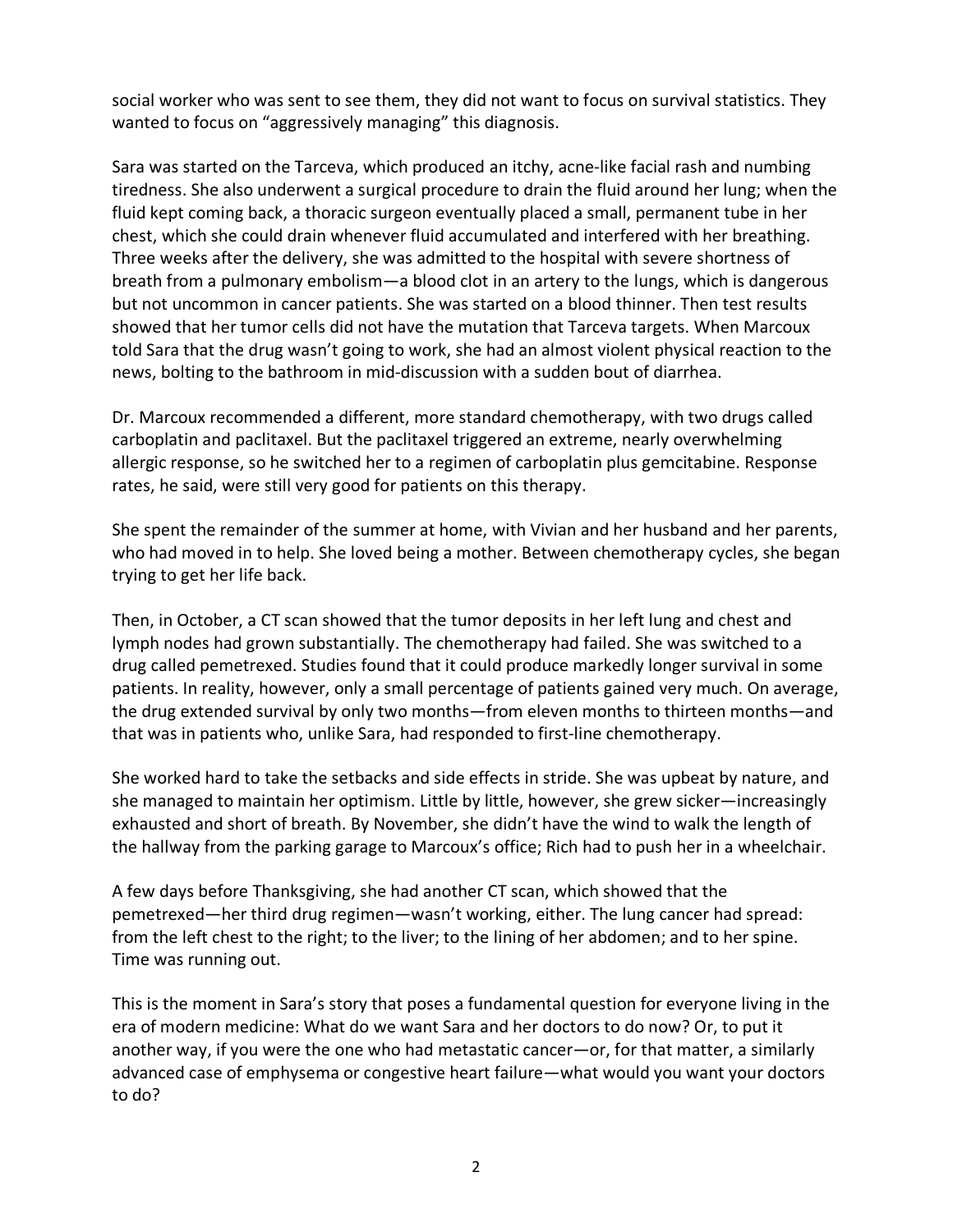The issue has become pressing, in recent years, for reasons of expense. The soaring cost of health care is the greatest threat to the country's long-term solvency, and the terminally ill account for a lot of it. Twenty-five per cent of all Medicare spending is for the five per cent of patients who are in their final year of life, and most of that money goes for care in their last couple of months which is of little apparent benefit.

Spending on a disease like cancer tends to follow a particular pattern. There are high initial costs as the cancer is treated, and then, if all goes well, these costs taper off. Medical spending for a breast-cancer survivor, for instance, averaged an estimated fifty-four thousand dollars in 2003, the vast majority of it for the initial diagnostic testing, surgery, and, where necessary, radiation and chemotherapy. For a patient with a fatal version of the disease, though, the cost curve is U-shaped, rising again toward the end—to an average of sixty-three thousand dollars during the last six months of life with an incurable breast cancer. Our medical system is excellent at trying to stave off death with eight-thousand-dollar-a-month chemotherapy, threethousand-dollar-a-day intensive care, five-thousand-dollar-an-hour surgery. But, ultimately, death comes, and no one is good at knowing when to stop.

The subject seems to reach national awareness mainly as a question of who should "win" when the expensive decisions are made: the insurers and the taxpayers footing the bill or the patient battling for his or her life. Budget hawks urge us to face the fact that we can't afford everything. Demagogues shout about rationing and death panels. Market purists blame the existence of insurance: if patients and families paid the bills themselves, those expensive therapies would all come down in price. But they're debating the wrong question. The failure of our system of medical care for people facing the end of their life runs much deeper. To see this, you have to get close enough to grapple with the way decisions about care are actually made.

Recently, while seeing a patient in an intensive-care unit at my hospital, I stopped to talk with the critical-care physician on duty, someone I'd known since college. "I'm running a warehouse for the dying," she said bleakly. Out of the ten patients in her unit, she said, only two were likely to leave the hospital for any length of time. More typical was an almost eighty-year-old woman at the end of her life, with irreversible congestive heart failure, who was in the I.C.U. for the second time in three weeks, drugged to oblivion and tubed in most natural orifices and a few artificial ones. Or the seventy-year-old with a cancer that had metastasized to her lungs and bone, and a fungal pneumonia that arises only in the final phase of the illness. She had chosen to forgo treatment, but her oncologist pushed her to change her mind, and she was put on a ventilator and antibiotics. Another woman, in her eighties, with end-stage respiratory and kidney failure, had been in the unit for two weeks. Her husband had died after a long illness, with a feeding tube and a tracheotomy, and she had mentioned that she didn't want to die that way. But her children couldn't let her go, and asked to proceed with the placement of various devices: a permanent tracheotomy, a feeding tube, and a dialysis catheter. So now she just lay there tethered to her pumps, drifting in and out of consciousness.

Almost all these patients had known, for some time, that they had a terminal condition. Yet they—along with their families and doctors—were unprepared for the final stage. "We are having more conversation now about what patients want for the end of their life, by far, than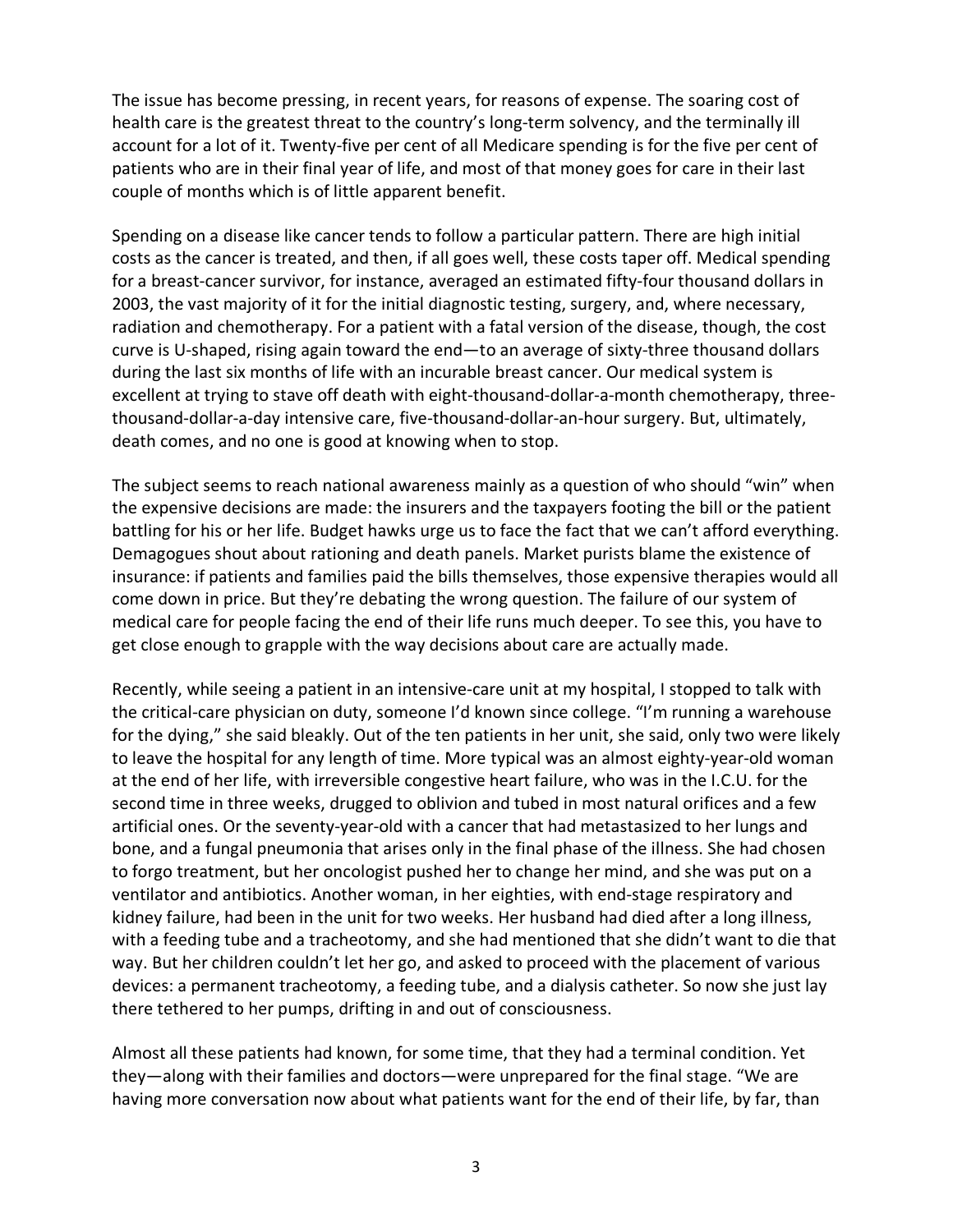they have had in all their lives to this point," my friend said. "The problem is that's way too late." In 2008, the national Coping with Cancer project published a study showing that terminally ill cancer patients who were put on a mechanical ventilator, given electrical defibrillation or chest compressions, or admitted, near death, to intensive care had a substantially worse quality of life in their last week than those who received no such interventions. And, six months after their death, their caregivers were three times as likely to suffer major depression. Spending one's final days in an I.C.U. because of terminal illness is for most people a kind of failure. You lie on a ventilator, your every organ shutting down, your mind teetering on delirium and permanently beyond realizing that you will never leave this borrowed, fluorescent place. The end comes with no chance for you to have said goodbye or "It's O.K." or "I'm sorry" or "I love you."

People have concerns besides simply prolonging their lives. Surveys of patients with terminal illness find that their top priorities include, in addition to avoiding suffering, being with family, having the touch of others, being mentally aware, and not becoming a burden to others. Our system of technological medical care has utterly failed to meet these needs, and the cost of this failure is measured in far more than dollars. The hard question we face, then, is not how we can afford this system's expense. It is how we can build a health-care system that will actually help dying patients achieve what's most important to them at the end of their lives.

For all but our most recent history, dying was typically a brief process. Whether the cause was childhood infection, difficult childbirth, heart attack, or pneumonia, the interval between recognizing that you had a life-threatening ailment and death was often just a matter of days or weeks. Consider how our Presidents died before the modern era. George Washington developed a throat infection at home on December 13, 1799, that killed him by the next evening. John Quincy Adams, Millard Fillmore, and Andrew Johnson all succumbed to strokes, and died within two days. Rutherford Hayes had a heart attack and died three days later. Some deadly illnesses took a longer course: James Monroe and Andrew Jackson died from the months-long consumptive process of what appears to have been tuberculosis; Ulysses Grant's oral cancer took a year to kill him; and James Madison was bedridden for two years before dying of "old age." But, as the end-of-life researcher Joanne Lynn has observed, people usually experienced life-threatening illness the way they experienced bad weather—as something that struck with little warning—and you either got through it or you didn't.

Dying used to be accompanied by a prescribed set of customs. Guides to *ars moriendi*, the art of dying, were extraordinarily popular; a 1415 medieval Latin text was reprinted in more than a hundred editions across Europe. Reaffirming one's faith, repenting one's sins, and letting go of one's worldly possessions and desires were crucial, and the guides provided families with prayers and questions for the dying in order to put them in the right frame of mind during their final hours. Last words came to hold a particular place of reverence.

These days, swift catastrophic illness is the exception; for most people, death comes only after long medical struggle with an incurable condition—advanced cancer, progressive organ failure (usually the heart, kidney, or liver), or the multiple debilities of very old age. In all such cases, death is certain, but the timing isn't. So everyone struggles with this uncertainty—with how,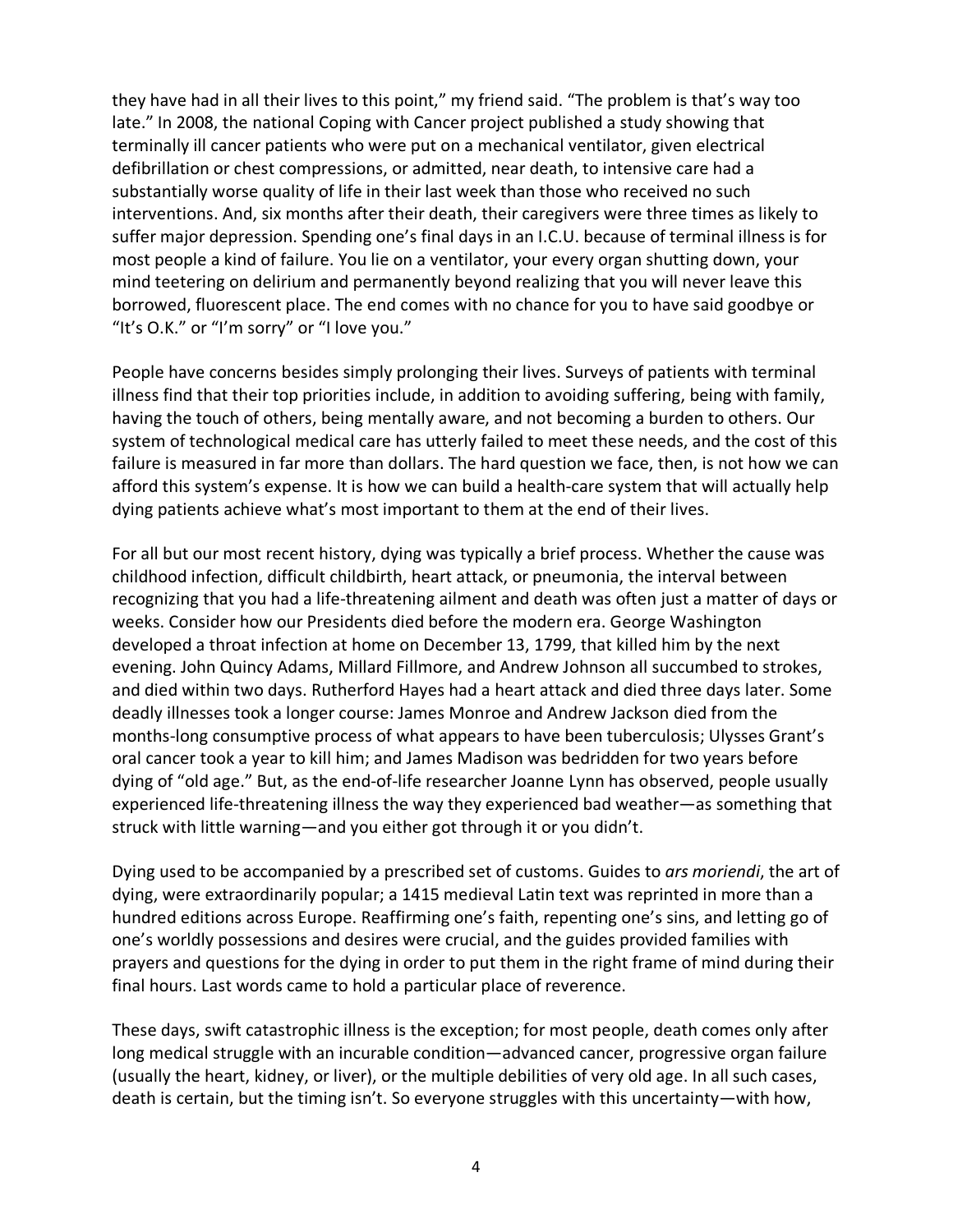and when, to accept that the battle is lost. As for last words, they hardly seem to exist anymore. Technology sustains our organs until we are well past the point of awareness and coherence. Besides, how do you attend to the thoughts and concerns of the dying when medicine has made it almost impossible to be sure who the dying even are? Is someone with terminal cancer, dementia, incurable congestive heart failure dying, exactly?

I once cared for a woman in her sixties who had severe chest and abdominal pain from a bowel obstruction that had ruptured her colon, caused her to have a heart attack, and put her into septic shock and renal failure. I performed an emergency operation to remove the damaged length of colon and give her a colostomy. A cardiologist stented her coronary arteries. We put her on dialysis, a ventilator, and intravenous feeding, and stabilized her. After a couple of weeks, though, it was clear that she was not going to get much better. The septic shock had left her with heart and respiratory failure as well as dry gangrene of her foot, which would have to be amputated. She had a large, open abdominal wound with leaking bowel contents, which would require twice-a-day cleaning and dressing for weeks in order to heal. She would not be able to eat. She would need a tracheotomy. Her kidneys were gone, and she would have to spend three days a week on a dialysis machine for the rest of her life.

She was unmarried and without children. So I sat with her sisters in the I.C.U. family room to talk about whether we should proceed with the amputation and the tracheotomy. "Is she dying?" one of the sisters asked me. I didn't know how to answer the question. I wasn't even sure what the word "dying" meant anymore. In the past few decades, medical science has rendered obsolete centuries of experience, tradition, and language about our mortality, and created a new difficulty for mankind: how to die.

One Friday morning this spring, I went on patient rounds with Sarah Creed, a nurse with the hospice service that my hospital system operates. I didn't know much about hospice. I knew that it specialized in providing "comfort care" for the terminally ill, sometimes in special facilities, though nowadays usually at home. I knew that, in order for a patient of mine to be eligible, I had to write a note certifying that he or she had a life expectancy of less than six months. And I knew few patients who had chosen it, except maybe in their very last few days, because they had to sign a form indicating that they understood their disease was incurable and that they were giving up on medical care to stop it. The picture I had of hospice was of a morphine drip. It was not of this brown-haired and blue-eyed former I.C.U. nurse with a stethoscope, knocking on Lee Cox's door on a quiet street in Boston's Mattapan neighborhood.

"Hi, Lee," Creed said when she entered the house.

"Hi, Sarah," Cox said. She was seventy-two years old. She'd had several years of declining health due to congestive heart failure from a heart attack and pulmonary fibrosis, a progressive and irreversible lung disease. Doctors tried slowing the disease with steroids, but they didn't work. She had cycled in and out of the hospital, each time in worse shape. Ultimately, she accepted hospice care and moved in with her niece for support. She was dependent on oxygen, and unable to do the most ordinary tasks. Just answering the door, with her thirty-foot length of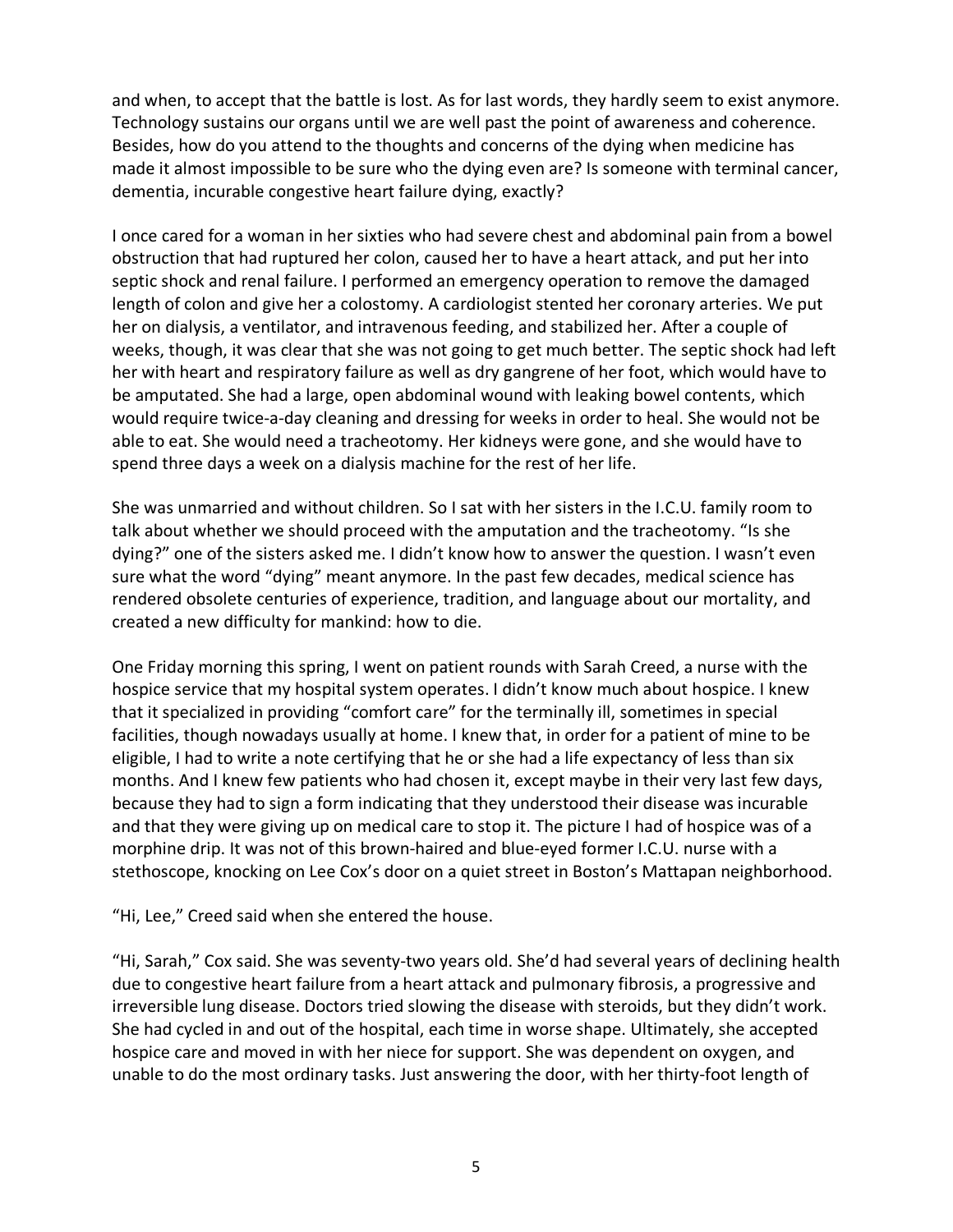oxygen tubing trailing after her, had left her winded. She stood resting for a moment, her lips pursed and her chest heaving.

Creed took Cox's arm gently as we walked to the kitchen to sit down, asking her how she had been doing. Then she asked a series of questions, targeting issues that tend to arise in patients with terminal illness. Did Cox have pain? How was her appetite, thirst, sleeping? Any trouble with confusion, anxiety, or restlessness? Had her shortness of breath grown worse? Was there chest pain or heart palpitations? Abdominal discomfort? Trouble with bowel movements or urination or walking?

She did have some new troubles. When she walked from the bedroom to the bathroom, she said, it now took at least five minutes to catch her breath, and that frightened her. She was also getting chest pain. Creed pulled a stethoscope and a blood-pressure cuff from her medical bag. Cox's blood pressure was acceptable, but her heart rate was high. Creed listened to her heart, which had a normal rhythm, and to her lungs, hearing the fine crackles of her pulmonary fibrosis but also a new wheeze. Her ankles were swollen with fluid, and when Creed asked for her pillbox she saw that Cox was out of her heart medication. She asked to see Cox's oxygen equipment. The liquid-oxygen cylinder at the foot of the neatly made bed was filled and working properly. The nebulizer equipment for her inhaler treatments, however, was broken.

Given the lack of heart medication and inhaler treatments, it was no wonder that she had worsened. Creed called Cox's pharmacy to confirm that her refills had been waiting, and had her arrange for her niece to pick up the medicine when she came home from work. Creed also called the nebulizer supplier for same-day emergency service.

She then chatted with Cox in the kitchen for a few minutes. Her spirits were low. Creed took her hand. Everything was going to be all right, she said. She reminded her about the good days she'd had—the previous weekend, for example, when she'd been able to go out with her portable oxygen cylinder to shop with her niece and get her hair colored.

I asked Cox about her previous life. She had made radios in a Boston factory. She and her husband had two children, and several grandchildren.

When I asked her why she had chosen hospice care, she looked downcast. "The lung doctor and heart doctor said they couldn't help me anymore," she said. Creed glared at me. My questions had made Cox sad again.

"It's good to have my niece and her husband helping to watch me every day," she said. "But it's not my home. I feel like I'm in the way."

Creed gave her a hug before we left, and one last reminder. "What do you do if you have chest pain that doesn't go away?" she asked.

"Take a nitro," Cox said, referring to the nitroglycerin pill that she can slip under her tongue.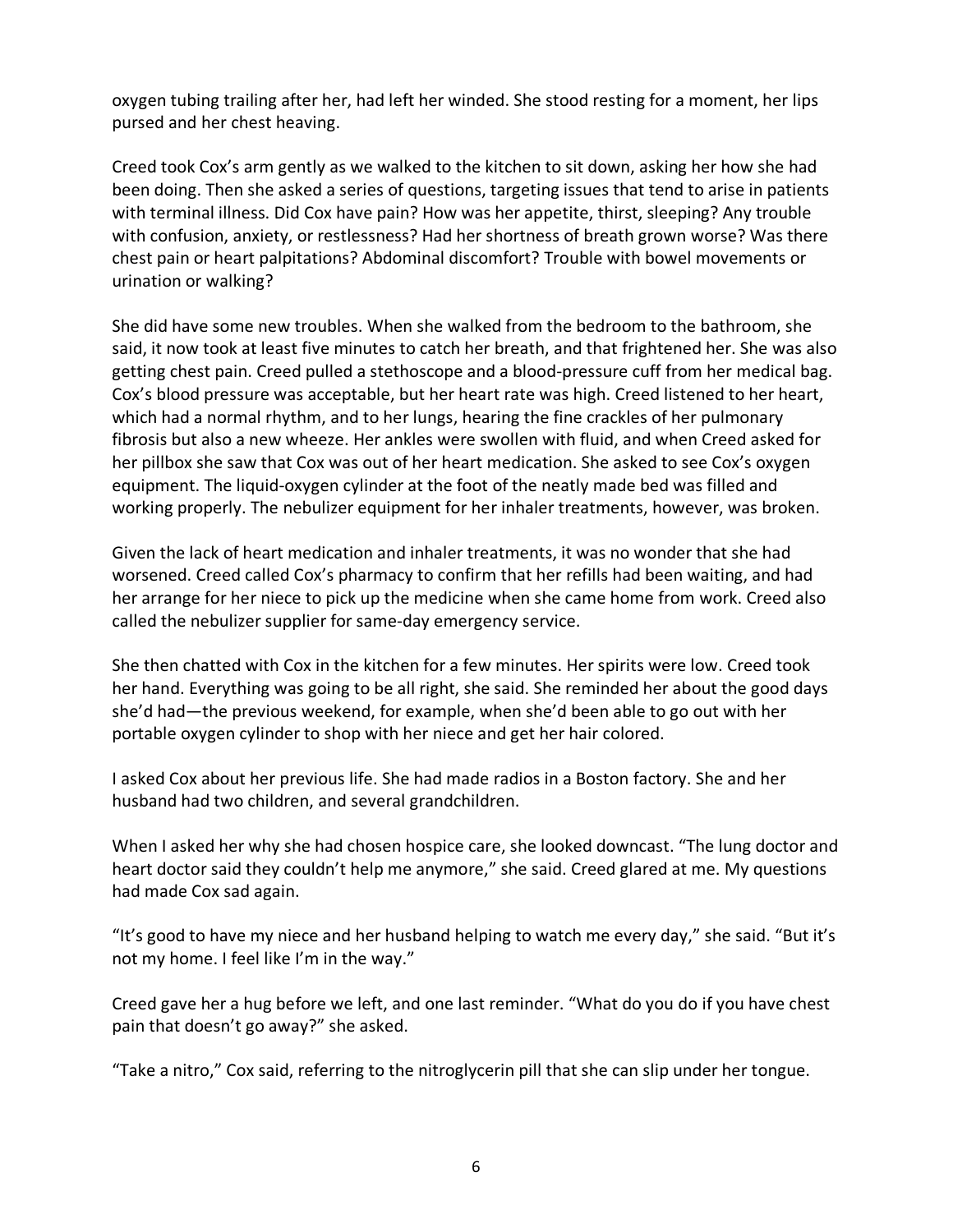"And?"

"Call you."

"Where's the number?"

She pointed to the twenty-four-hour hospice call number that was taped beside her phone.

Outside, I confessed that I was confused by what Creed was doing. A lot of it seemed to be about extending Cox's life. Wasn't the goal of hospice to let nature take its course?

"That's not the goal," Creed said. The difference between standard medical care and hospice is not the difference between treating and doing nothing, she explained. The difference was in your priorities. In ordinary medicine, the goal is to extend life. We'll sacrifice the quality of your existence now—by performing surgery, providing chemotherapy, putting you in intensive care—for the chance of gaining time later. Hospice deploys nurses, doctors, and social workers to help people with a fatal illness have the fullest possible lives right now. That means focussing on objectives like freedom from pain and discomfort, or maintaining mental awareness for as long as possible, or getting out with family once in a while. Hospice and palliative-care specialists aren't much concerned about whether that makes people's lives longer or shorter.

Like many people, I had believed that hospice care hastens death, because patients forgo hospital treatments and are allowed high-dose narcotics to combat pain. But studies suggest otherwise. In one, researchers followed 4,493 Medicare patients with either terminal cancer or congestive heart failure. They found no difference in survival time between hospice and nonhospice patients with breast cancer, prostate cancer, and colon cancer. Curiously, hospice care seemed to extend survival for some patients; those with pancreatic cancer gained an average of three weeks, those with lung cancer gained six weeks, and those with congestive heart failure gained three months. The lesson seems almost Zen: you live longer only when you stop trying to live longer. When Cox was transferred to hospice care, her doctors thought that she wouldn't live much longer than a few weeks. With the supportive hospice therapy she received, she had already lived for a year.

Creed enters people's lives at a strange moment—when they have understood that they have a fatal illness but have not necessarily acknowledged that they are dying. "I'd say only about a quarter have accepted their fate when they come into hospice," she said. When she first encounters her patients, many feel that they have simply been abandoned by their doctors. "Ninety-nine per cent understand they're dying, but one hundred per cent hope they're not," she says. "They still want to beat their disease." The initial visit is always tricky, but she has found ways to smooth things over. "A nurse has five seconds to make a patient like you and trust you. It's in the whole way you present yourself. I do not come in saying, 'I'm so sorry.' Instead, it's: 'I'm the hospice nurse, and here's what I have to offer you to make your life better. And I know we don't have a lot of time to waste.' "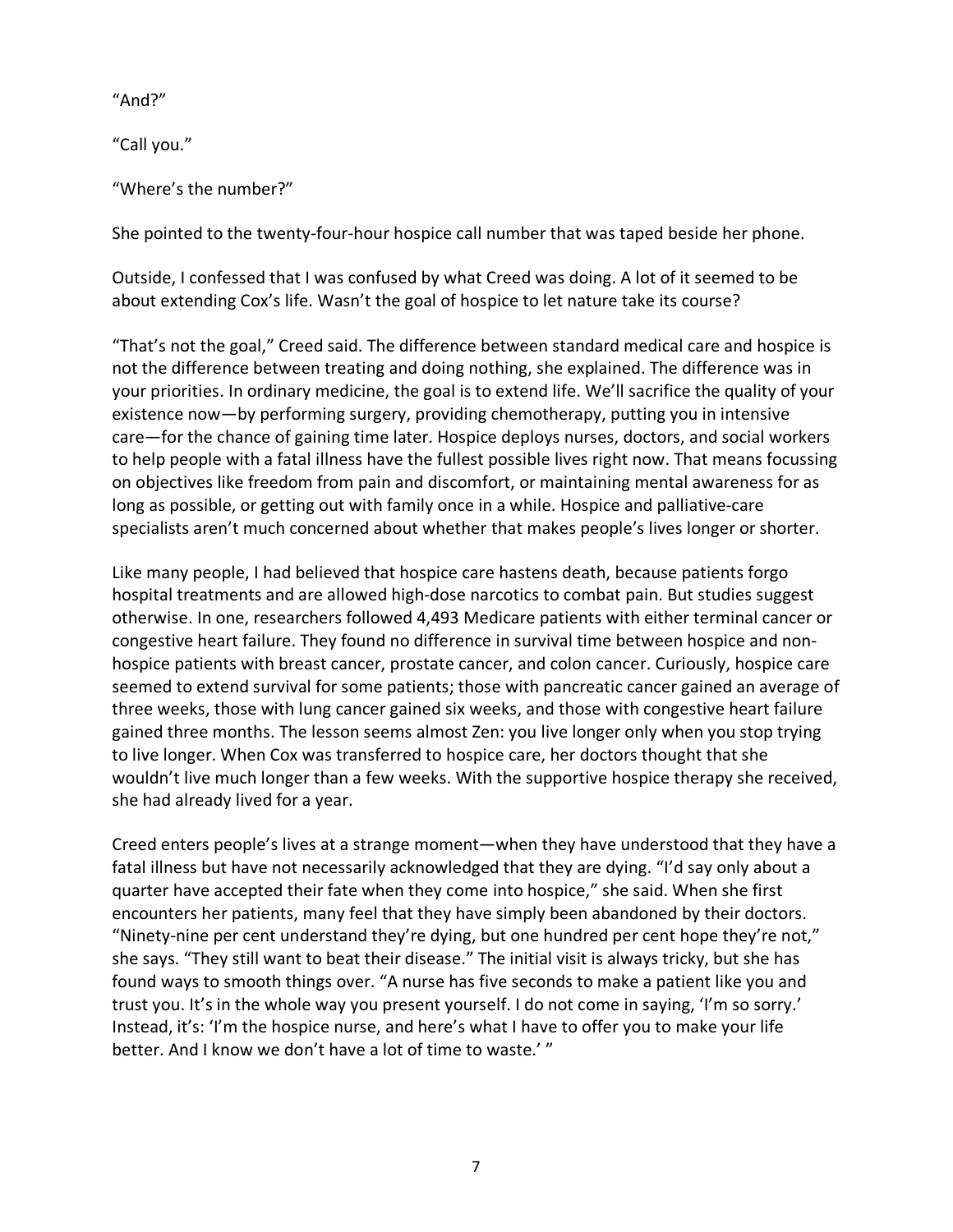That was how she started with Dave Galloway, whom we visited after leaving Lee Cox's home. He was forty-two years old. He and his wife, Sharon, were both Boston firefighters. They had a three-year-old daughter. He had pancreatic cancer, which had spread; his upper abdomen was now solid with tumor. During the past few months, the pain had become unbearable at times, and he was admitted to the hospital several times for pain crises. At his most recent admission, about a week earlier, it was found that the tumor had perforated his intestine. There wasn't even a temporary fix for this problem. The medical team started him on intravenous nutrition and offered him a choice between going to the intensive-care unit and going home with hospice. He chose to go home.

"I wish we'd gotten involved sooner," Creed told me. When she and the hospice's supervising doctor, Dr. JoAnne Nowak, evaluated Galloway upon his arrival at home, he appeared to have only a few days left. His eyes were hollow. His breathing was labored. Fluid swelled his entire lower body to the point that his skin blistered and wept. He was almost delirious with abdominal pain.

They got to work. They set up a pain pump with a button that let him dispense higher doses of narcotic than he had been allowed. They arranged for an electric hospital bed, so that he could sleep with his back raised. They also taught Sharon how to keep Dave clean, protect his skin from breakdown, and handle the crises to come. Creed told me that part of her job is to take the measure of a patient's family, and Sharon struck her as unusually capable. She was determined to take care of her husband to the end, and, perhaps because she was a firefighter, she had the resilience and the competence to do so. She did not want to hire a private-duty nurse. She handled everything, from the I.V. lines and the bed linens to orchestrating family members to lend a hand when she needed help.

Creed arranged for a specialized "comfort pack" to be delivered by FedEx and stored in a minirefrigerator by Dave's bed. It contained a dose of morphine for breakthrough pain or shortness of breath, Ativan for anxiety attacks, Compazine for nausea, Haldol for delirium, Tylenol for fever, and atropine for drying up the upper-airway rattle that people can get in their final hours. If any such problem developed, Sharon was instructed to call the twenty-four-hour hospice nurse on duty, who would provide instructions about which rescue medications to use and, if necessary, come out to help.

Dave and Sharon were finally able to sleep through the night at home. Creed or another nurse came to see him every day, sometimes twice a day; three times that week, Sharon used the emergency hospice line to help her deal with Dave's pain crises or hallucinations. After a few days, they were even able to go out to a favorite restaurant; he wasn't hungry, but they enjoyed just being there, and the memories it stirred.

The hardest part so far, Sharon said, was deciding to forgo the two-litre intravenous feedings that Dave had been receiving each day. Although they were his only source of calories, the hospice staff encouraged discontinuing them because his body did not seem to be absorbing the nutrition. The infusion of sugars, proteins, and fats made the painful swelling of his skin and his shortness of breath worse—and for what? The mantra was live for now. Sharon had balked,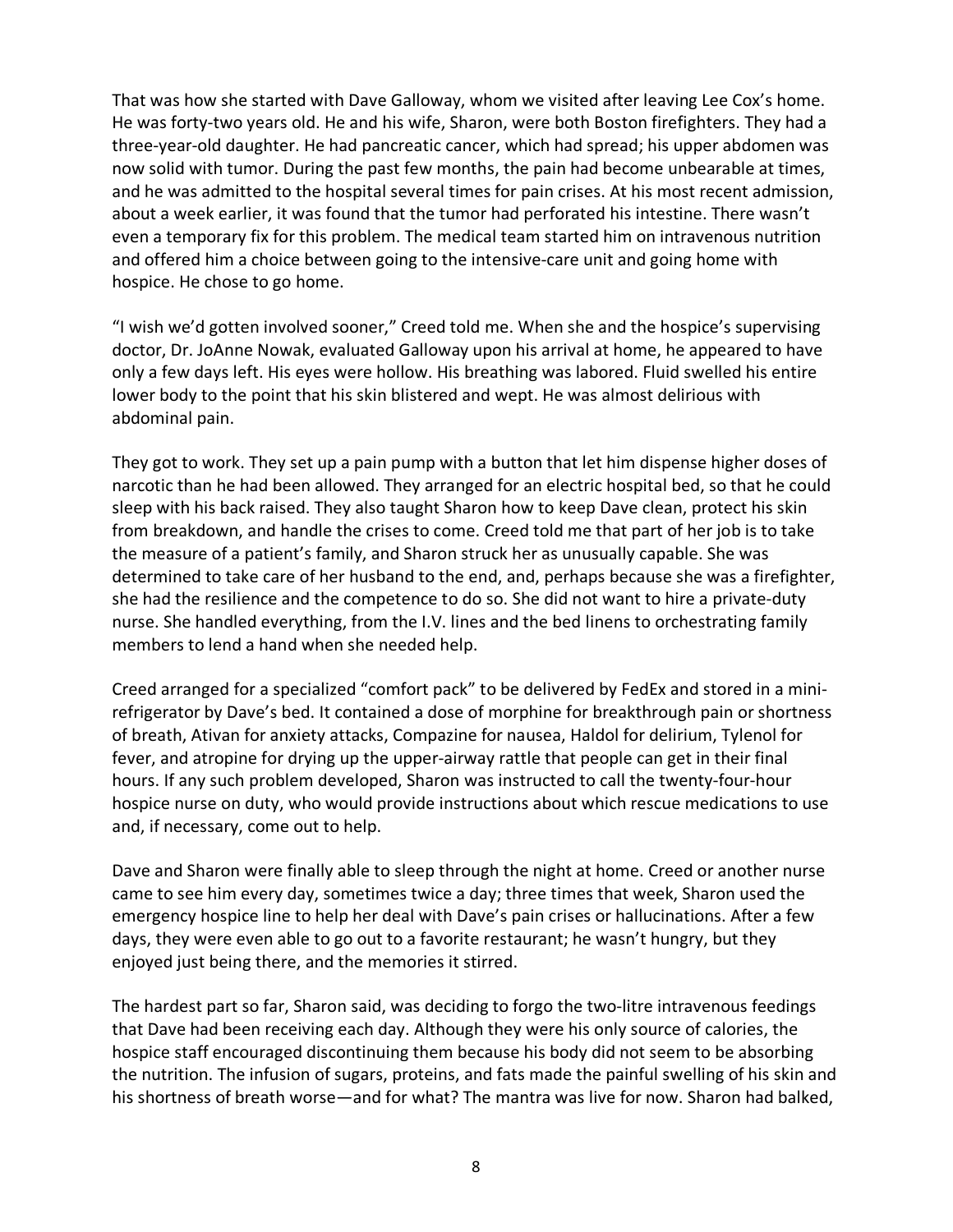for fear that she'd be starving him. The night before our visit, however, she and Dave decided to try going without the infusion. By morning, the swelling was markedly reduced. He could move more, and with less discomfort. He also began to eat a few morsels of food, just for the taste of it, and that made Sharon feel better about the decision.

When we arrived, Dave was making his way back to bed after a shower, his arm around his wife's shoulders and his slippered feet taking one shuffling step at a time.

"There's nothing he likes better than a long hot shower," Sharon said. "He'd live in the shower if he could."

Dave sat on the edge of his bed in fresh pajamas, catching his breath, and then Creed spoke to him as his daughter, Ashlee, ran in and out of the room in her beaded pigtails, depositing stuffed animals in her dad's lap.

"How's your pain on a scale of one to ten?" Creed asked.

"A six," he said.

"Did you hit the pump?"

He didn't answer for a moment. "I'm reluctant," he admitted.

"Why?" Creed asked.

"It feels like defeat," he said.

"Defeat?"

"I don't want to become a drug addict," he explained. "I don't want to need this."

Creed got down on her knees in front of him. "Dave, I don't know anyone who can manage this kind of pain without the medication," she said. "It's not defeat. You've got a beautiful wife and daughter, and you're not going to be able to enjoy them with the pain."

"You're right about that," he said, looking at Ashlee as she gave him a little horse. And he pressed the button.

Dave Galloway died one week later—at home, at peace, and surrounded by family. A week after that, Lee Cox died, too. But, as if to show just how resistant to formula human lives are, Cox had never reconciled herself to the incurability of her illnesses. So when her family found her in cardiac arrest one morning they followed her wishes and called 911 instead of the hospice service. The emergency medical technicians and firefighters and police rushed in. They pulled off her clothes and pumped her chest, put a tube in her airway and forced oxygen into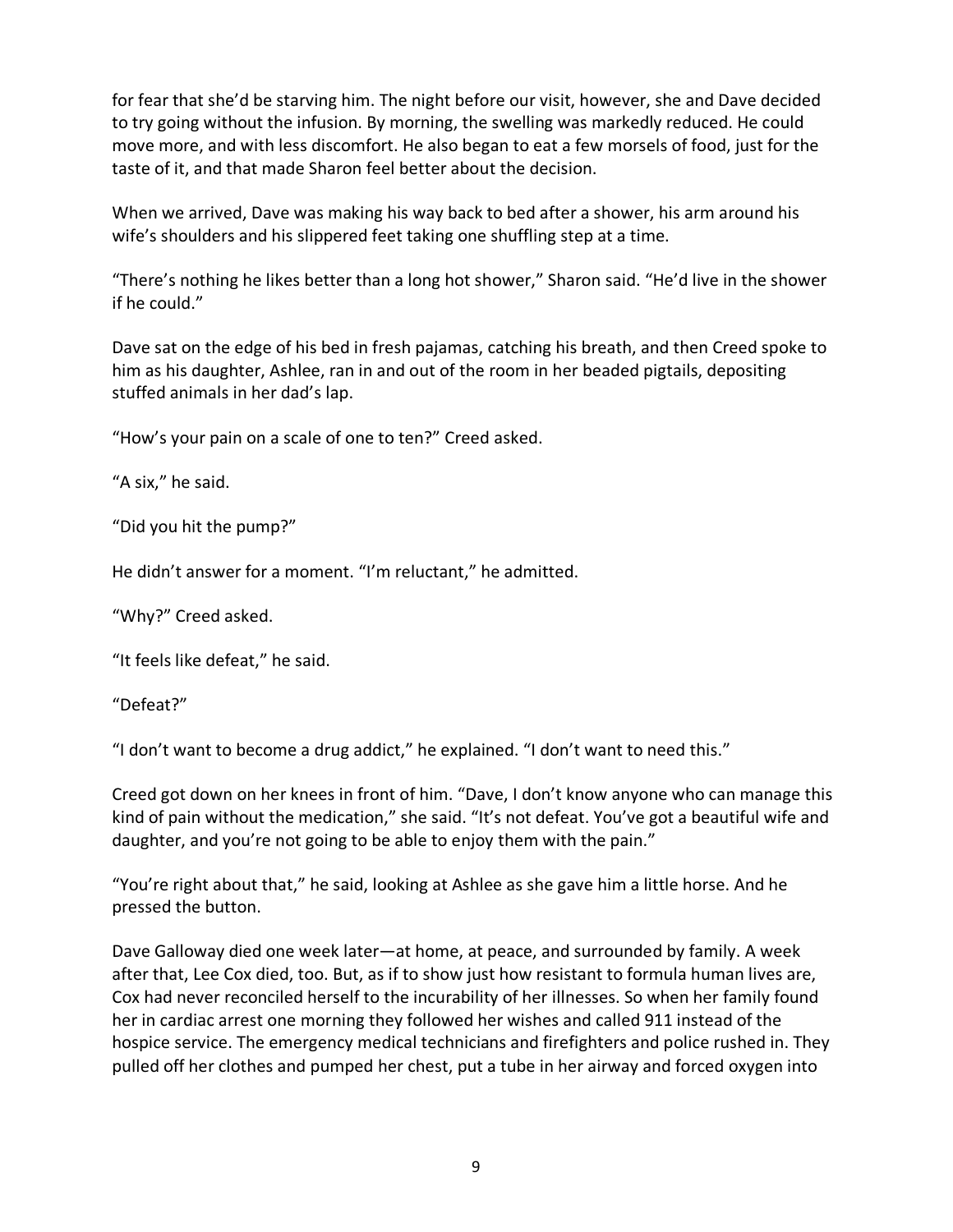her lungs, and tried to see if they could shock her heart back. But such efforts rarely succeed with terminal patients, and they did not succeed with her.

Hospice has tried to offer a new ideal for how we die. Although not everyone has embraced its rituals, those who have are helping to negotiate an *ars moriendi* for our age. But doing so represents a struggle—not only against suffering but also against the seemingly unstoppable momentum of medical treatment.

Just before Thanksgiving of 2007, Sara Monopoli, her husband, Rich, and her mother, Dawn Thomas, met with Dr. Marcoux to discuss the options she had left. By this point, Sara had undergone three rounds of chemotherapy with limited, if any, effect. Perhaps Marcoux could have discussed what she most wanted as death neared and how best to achieve those wishes. But the signal he got from Sara and her family was that they wished to talk only about the next treatment options. They did not want to talk about dying.

Recently, I spoke to Sara's husband and her parents. Sara knew that her disease was incurable, they pointed out. The week after she was given the diagnosis and delivered her baby, she spelled out her wishes for Vivian's upbringing after she was gone. She had told her family on several occasions that she did not want to die in the hospital. She wanted to spend her final moments peacefully at home. But the prospect that those moments might be coming soon, that there might be no way to slow the disease, "was not something she or I wanted to discuss," her mother said.

Her father, Gary, and her twin sister, Emily, still held out hope for a cure. The doctors simply weren't looking hard enough, they felt. "I just couldn't believe there wasn't something," Gary said. For Rich, the experience of Sara's illness had been disorienting: "We had a baby. We were young. And this was so shocking and so odd. We never discussed stopping treatment."

Marcoux took the measure of the room. With almost two decades of experience treating lung cancer, he had been through many of these conversations. He has a calm, reassuring air and a native Minnesotan's tendency to avoid confrontation or overintimacy. He tries to be scientific about decisions.

"I know that the vast majority of my patients are going to die of their disease," he told me. The data show that, after failure of second-line chemotherapy, lung-cancer patients rarely get any added survival time from further treatments and often suffer significant side effects. But he, too, has his hopes.

He told them that, at some point, "supportive care" was an option for them to think about. But, he went on, there were also experimental therapies. He told them about several that were under trial. The most promising was a Pfizer drug that targeted one of the mutations found in her cancer's cells. Sara and her family instantly pinned their hopes on it. The drug was so new that it didn't even have a name, just a number—PF0231006—and this made it all the more enticing.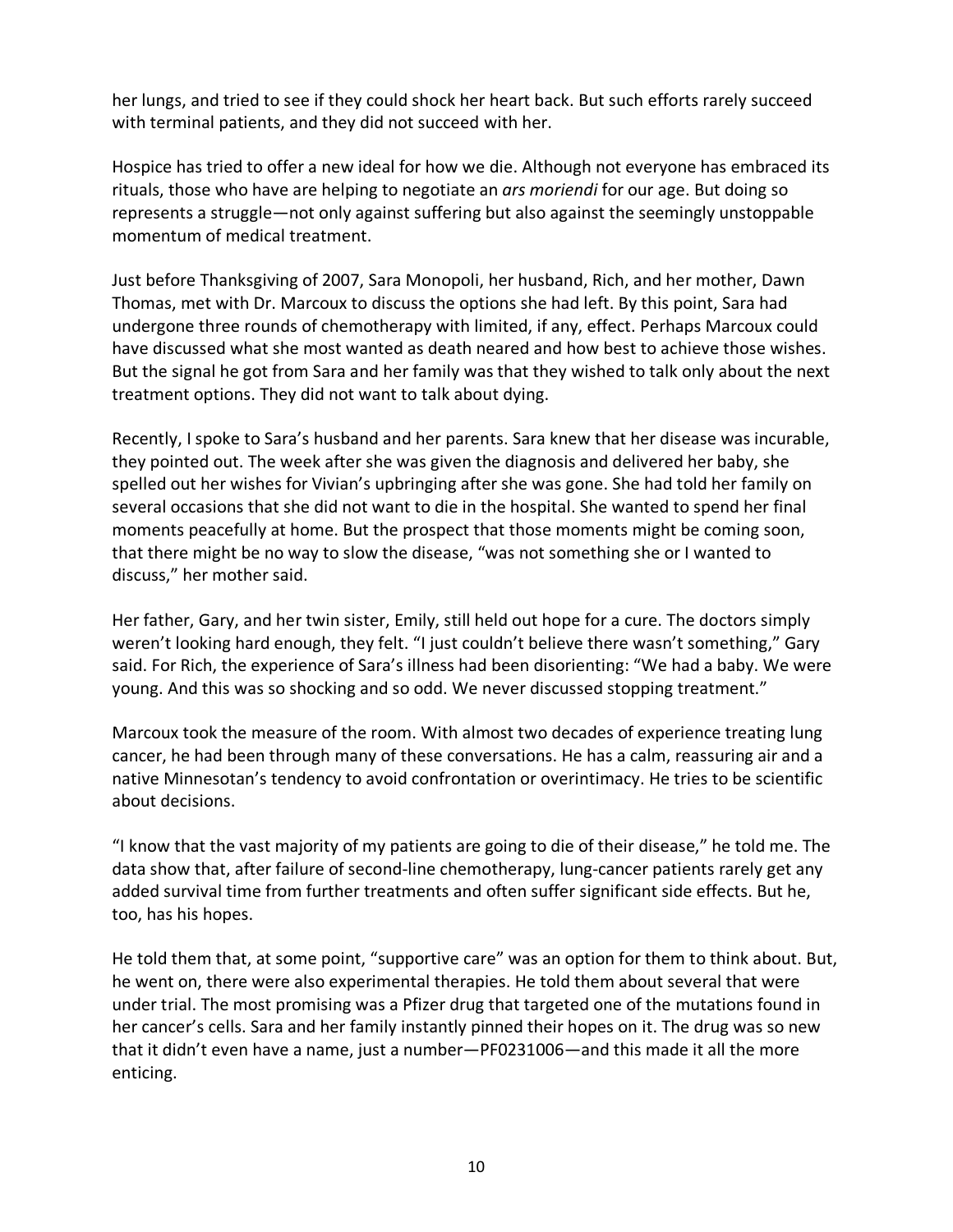There were a few hovering issues, including the fact that the scientists didn't yet know the safe dose. The drug was only in a Phase I trial—that is, a trial designed to determine the toxicity of a range of doses, not whether the drug worked. Furthermore, a test of the drug against her cancer cells in a petri dish showed no effect. But Marcoux didn't think that these were decisive obstacles—just negatives. The critical problem was that the rules of the trial excluded Sara because of the pulmonary embolism she had developed that summer. To enroll, she would need to wait two months, in order to get far enough past the episode. In the meantime, he suggested trying another conventional chemotherapy, called Navelbine. Sara began the treatment the Monday after Thanksgiving.

It's worth pausing to consider what had just happened. Step by step, Sara ended up on a *fourth* round of chemotherapy, one with a minuscule likelihood of altering the course of her disease and a great likelihood of causing debilitating side effects. An opportunity to prepare for the inevitable was forgone. And it all happened because of an assuredly normal circumstance: a patient and family unready to confront the reality of her disease.

I asked Marcoux what he hopes to accomplish for terminal lung-cancer patients when they first come to see him. "I'm thinking, Can I get them a pretty good year or two out of this?" he said. "Those are *my* expectations. For me, the long tail for a patient like her is three to four years." But this is not what people want to hear. "They're thinking ten to twenty years. You hear that time and time again. And I'd be the same way if I were in their shoes."

You'd think doctors would be well equipped to navigate the shoals here, but at least two things get in the way. First, our own views may be unrealistic. A study led by the Harvard researcher Nicholas Christakis asked the doctors of almost five hundred terminally ill patients to estimate how long they thought their patient would survive, and then followed the patients. Sixty-three per cent of doctors overestimated survival time. Just seventeen per cent underestimated it. The average estimate was five hundred and thirty per cent too high. And, the better the doctors knew their patients, the more likely they were to err.

Second, we often avoid voicing even these sentiments. Studies find that although doctors usually tell patients when a cancer is not curable, most are reluctant to give a specific prognosis, even when pressed. More than forty per cent of oncologists report offering treatments that they believe are unlikely to work. In an era in which the relationship between patient and doctor is increasingly miscast in retail terms—"the customer is always right" doctors are especially hesitant to trample on a patient's expectations. You worry far more about being overly pessimistic than you do about being overly optimistic. And talking about dying is enormously fraught. When you have a patient like Sara Monopoli, the last thing you want to do is grapple with the truth. I know, because Marcoux wasn't the only one avoiding that conversation with her. I was, too.

Earlier that summer, a PET scan had revealed that, in addition to her lung cancer, she also had thyroid cancer, which had spread to the lymph nodes of her neck, and I was called in to decide whether to operate. This second, unrelated cancer was in fact operable. But thyroid cancers take years to become lethal. Her lung cancer would almost certainly end her life long before her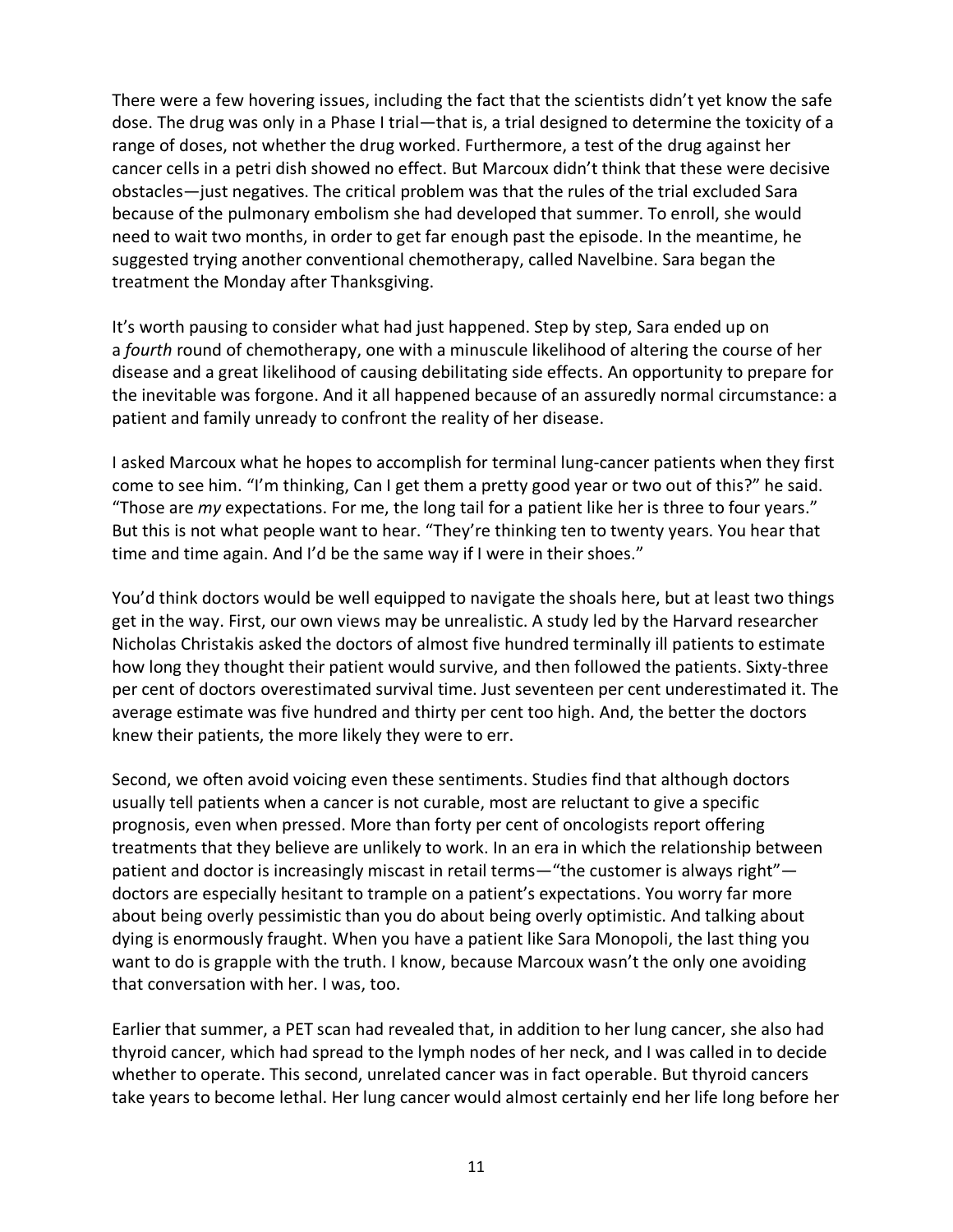thyroid cancer caused any trouble. Given the extent of the surgery that would have been required, and the potential complications, the best course was to do nothing. But explaining my reasoning to Sara meant confronting the mortality of her lung cancer, something that I felt ill prepared to do.

Sitting in my clinic, Sara did not seem discouraged by the discovery of this second cancer. She seemed determined. She'd read about the good outcomes from thyroid-cancer treatment. So she was geared up, eager to discuss when to operate. And I found myself swept along by her optimism. Suppose I was wrong, I wondered, and she proved to be that miracle patient who survived metastatic lung cancer?

My solution was to avoid the subject altogether. I told Sara that the thyroid cancer was slowgrowing and treatable. The priority was her lung cancer, I said. Let's not hold up the treatment for that. We could monitor the thyroid cancer and plan surgery in a few months.

I saw her every six weeks, and noted her physical decline from one visit to the next. Yet, even in a wheelchair, Sara would always arrive smiling, makeup on and bangs bobby-pinned out of her eyes. She'd find small things to laugh about, like the tubes that created strange protuberances under her dress. She was ready to try anything, and I found myself focussing on the news about experimental therapies for her lung cancer. After one of her chemotherapies seemed to shrink the thyroid cancer slightly, I even raised with her the possibility that an experimental therapy could work against both her cancers, which was sheer fantasy. Discussing a fantasy was easier—less emotional, less explosive, less prone to misunderstanding—than discussing what was happening before my eyes.

Between the lung cancer and the chemo, Sara became steadily sicker. She slept most of the time and could do little out of the house. Clinic notes from December describe shortness of breath, dry heaves, coughing up blood, severe fatigue. In addition to the drainage tubes in her chest, she required needle-drainage procedures in her abdomen every week or two to relieve the severe pressure from the litres of fluid that the cancer was producing there.

A CT scan in December showed that the lung cancer was spreading through her spine, liver, and lungs. When we met in January, she could move only slowly and uncomfortably. Her lower body had become swollen. She couldn't speak more than a sentence without pausing for breath. By the first week of February, she needed oxygen at home to breathe. Enough time had elapsed since her pulmonary embolism, however, that she could start on Pfizer's experimental drug. She just needed one more set of scans for clearance. These revealed that the cancer had spread to her brain, with at least nine metastatic growths across both hemispheres. The experimental drug was not designed to cross the blood-brain barrier. PF0231006 was not going to work.

And still Sara, her family, and her medical team remained in battle mode. Within twenty-four hours, Sara was scheduled to see a radiation oncologist for whole-brain radiation to try to reduce the metastases. On February 12th, she completed five days of radiation treatment, which left her immeasurably fatigued, barely able get out of bed. She ate almost nothing. She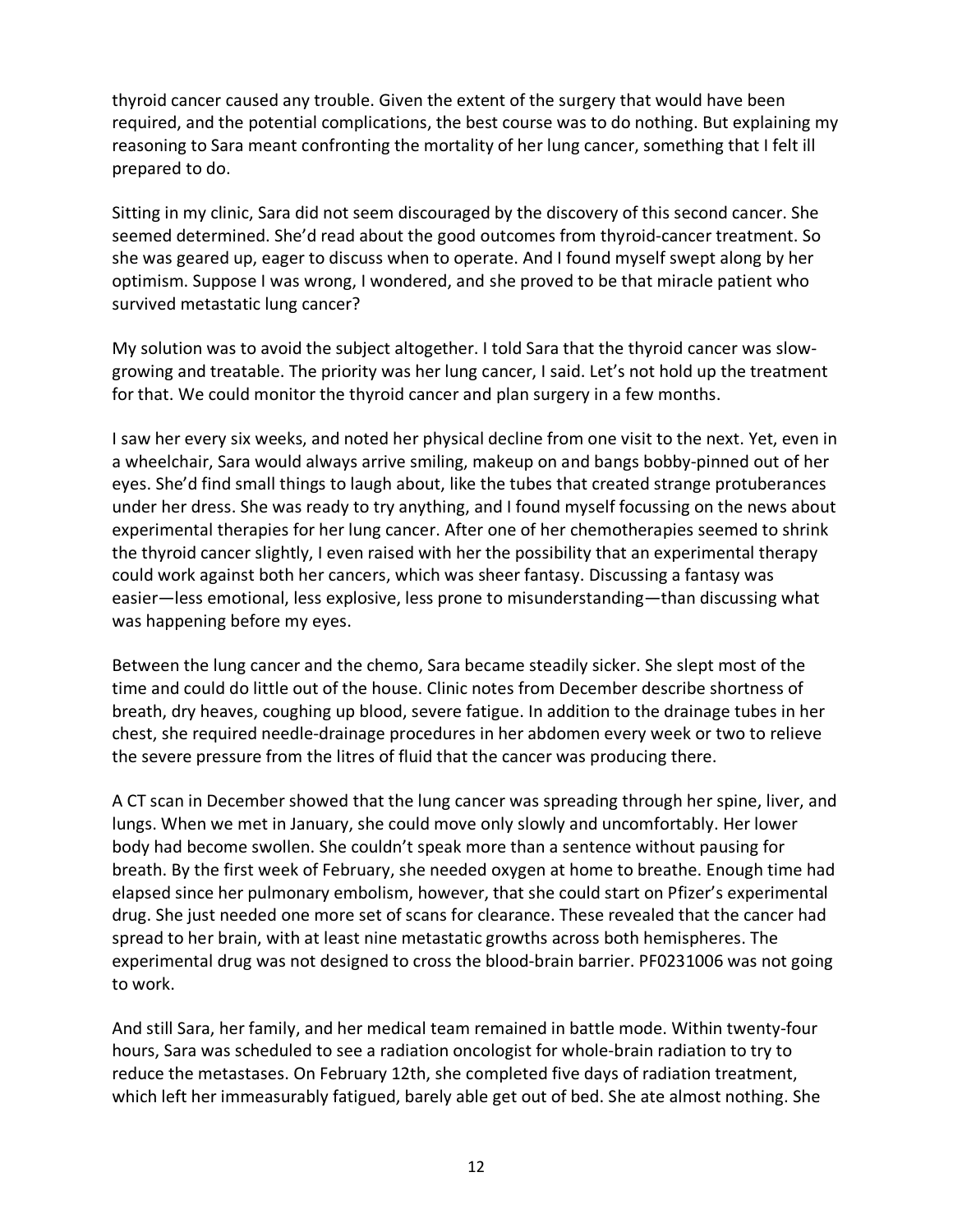weighed twenty-five pounds less than she had in the fall. She confessed to Rich that, for the past two months, she had experienced double vision and was unable to feel her hands.

"Why didn't you tell anyone?" he asked her.

"I just didn't want to stop treatment," she said. "They would make me stop."

She was given two weeks to recover her strength after the radiation. Then she would be put on another experimental drug from a small biotech company. She was scheduled to start on February 25th. Her chances were rapidly dwindling. But who was to say they were zero?

In 1985, the paleontologist and writer Stephen Jay Gould published an extraordinary essay entitled "The Median Isn't the Message," after he had been given a diagnosis, three years earlier, of abdominal mesothelioma, a rare and lethal cancer usually associated with asbestos exposure. He went to a medical library when he got the diagnosis and pulled out the latest scientific articles on the disease. "The literature couldn't have been more brutally clear: mesothelioma is incurable, with a median survival of only eight months after discovery," he wrote. The news was devastating. But then he began looking at the graphs of the patientsurvival curves.

Gould was a naturalist, and more inclined to notice the variation around the curve's middle point than the middle point itself. What the naturalist saw was remarkable variation. The patients were not clustered around the median survival but, instead, fanned out in both directions. Moreover, the curve was skewed to the right, with a long tail, however slender, of patients who lived many years longer than the eight-month median. This is where he found solace. He could imagine himself surviving far out in that long tail. And he did. Following surgery and experimental chemotherapy, he lived twenty more years before dying, in 2002, at the age of sixty, from a lung cancer that was unrelated to his original disease.

"It has become, in my view, a bit too trendy to regard the acceptance of death as something tantamount to intrinsic dignity," he wrote in his 1985 essay. "Of course I agree with the preacher of Ecclesiastes that there is a time to love and a time to die—and when my skein runs out I hope to face the end calmly and in my own way. For most situations, however, I prefer the more martial view that death is the ultimate enemy—and I find nothing reproachable in those who rage mightily against the dying of the light."

I think of Gould and his essay every time I have a patient with a terminal illness. There is almost always a long tail of possibility, however thin. What's wrong with looking for it? Nothing, it seems to me, unless it means we have failed to prepare for the outcome that's vastly more probable. The trouble is that we've built our medical system and culture around the long tail. We've created a multitrillion-dollar edifice for dispensing the medical equivalent of lottery tickets—and have only the rudiments of a system to prepare patients for the near-certainty that those tickets will not win. Hope is not a plan, but hope is our plan.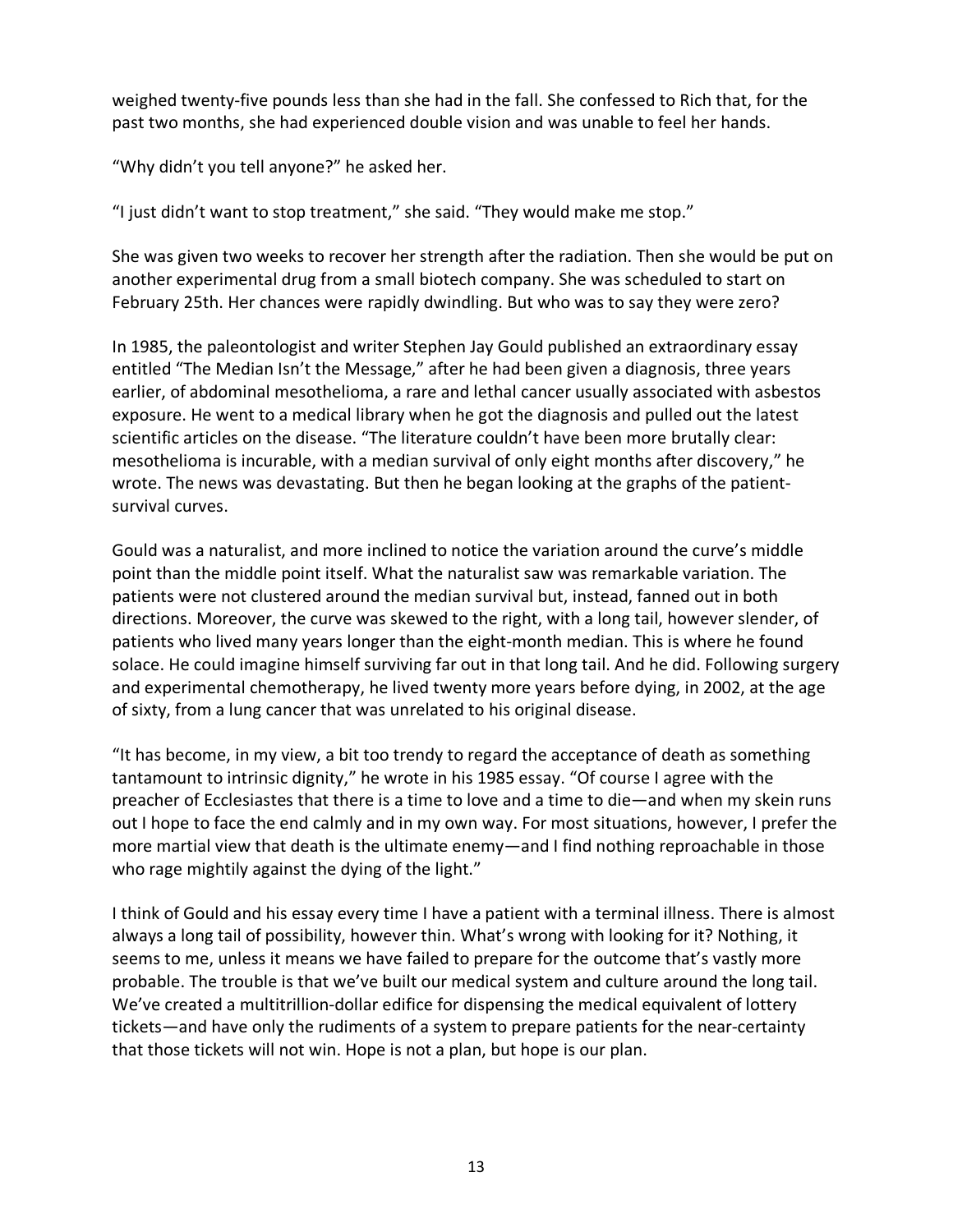For Sara, there would be no miraculous recovery, and, when the end approached, neither she nor her family was prepared. "I always wanted to respect her request to die peacefully at home," Rich later told me. "But I didn't believe we could make it happen. I didn't know how."

On the morning of Friday, February 22nd, three days before she was to start her new round of chemo, Rich awoke to find his wife sitting upright beside him, pitched forward on her arms, eyes wide, struggling for air. She was gray, breathing fast, her body heaving with each openmouthed gasp. She looked as if she were drowning. He tried turning up the oxygen in her nasal tubing, but she got no better.

"I can't do this," she said, pausing between each word. "I'm scared."

He had no emergency kit in the refrigerator. No hospice nurse to call. And how was he to know whether this new development was fixable?

We'll go to the hospital, he told her. When he asked if they should drive, she shook her head, so he called 911, and told her mother, Dawn, who was in the next room, what was going on. A few minutes later, firemen swarmed up the stairs to her bedroom, sirens wailing outside. As they lifted Sara into the ambulance on a stretcher, Dawn came out in tears.

"We're going to get ahold of this," Rich told her. This was just another trip to the hospital, he said to himself. The doctors would figure this out.

At the hospital, Sara was diagnosed with pneumonia. That troubled the family, because they thought they'd done everything to keep infection at bay. They'd washed hands scrupulously, limited visits by people with young children, even limited Sara's time with baby Vivian if she showed the slightest sign of a runny nose. But Sara's immune system and her ability to clear her lung secretions had been steadily weakened by the rounds of radiation and chemotherapy as well as by the cancer.

In another way, the diagnosis of pneumonia was reassuring, because it was just an infection. It could be treated. The medical team started Sara on intravenous antibiotics and high-flow oxygen through a mask. The family gathered at her bedside, hoping for the antibiotics to work. This could be reversible, they told one another. But that night and the next morning her breathing only grew more labored.

"I can't think of a single funny thing to say," Emily told Sara as their parents looked on.

"Neither can I," Sara murmured. Only later did the family realize that those were the last words they would ever hear from her. After that, she began to drift in and out of consciousness. The medical team had only one option left: to put her on a ventilator. Sara was a fighter, right? And the next step for fighters was to escalate to intensive care.

This is a modern tragedy, replayed millions of times over. When there is no way of knowing exactly how long our skeins will run—and when we imagine ourselves to have much more time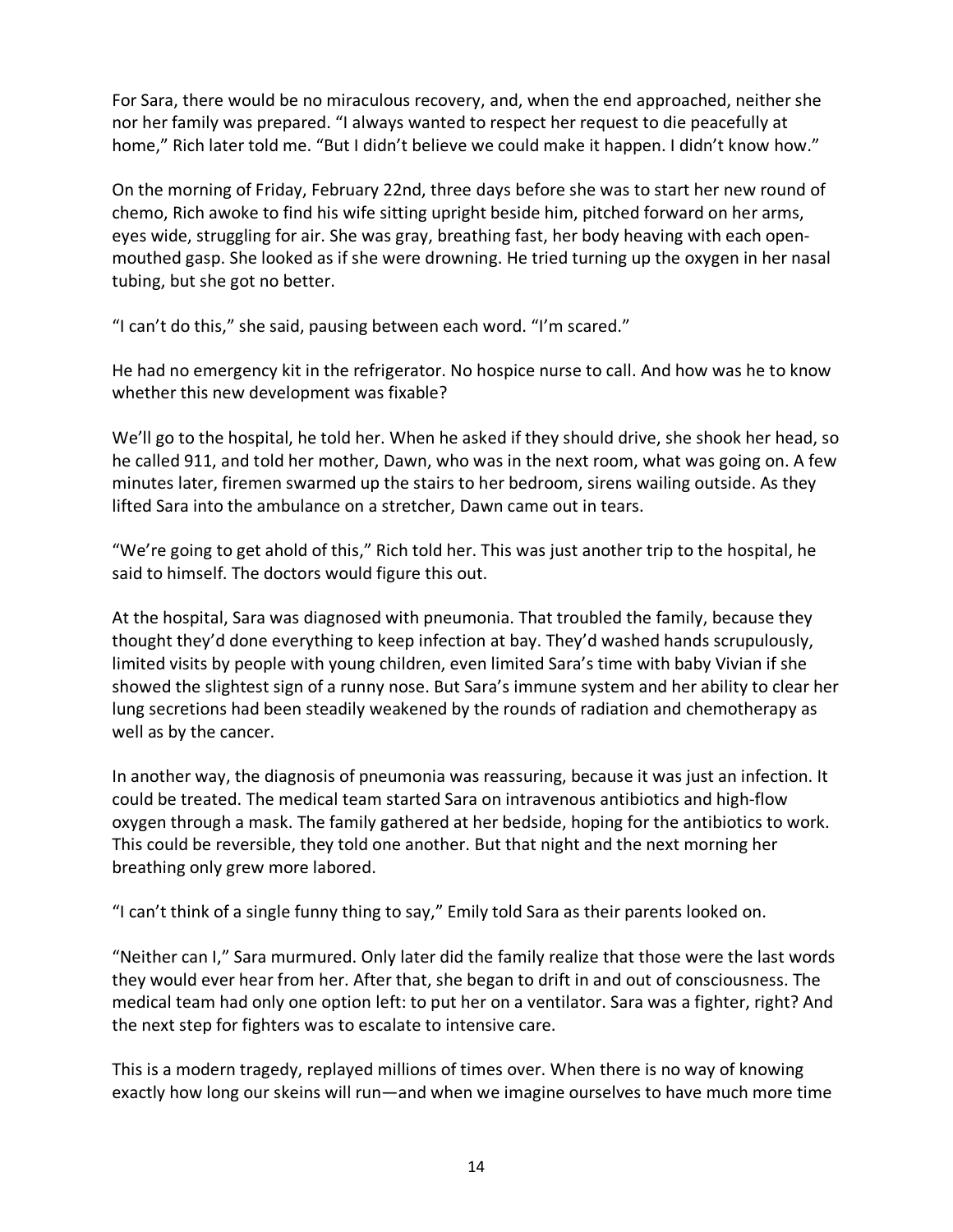than we do—our every impulse is to fight, to die with chemo in our veins or a tube in our throats or fresh sutures in our flesh. The fact that we may be shortening or worsening the time we have left hardly seems to register. We imagine that we can wait until the doctors tell us that there is nothing more they can do. But rarely is there *nothing* more that doctors can do. They can give toxic drugs of unknown efficacy, operate to try to remove part of the tumor, put in a feeding tube if a person can't eat: there's always something. We want these choices. We don't want anyone—certainly not bureaucrats or the marketplace—to limit them. But that doesn't mean we are eager to make the choices ourselves. Instead, most often, we make no choice at all. We fall back on the default, and the default is: Do Something. Is there any way out of this?

In late 2004, executives at Aetna, the insurance company, started an experiment. They knew that only a small percentage of the terminally ill ever halted efforts at curative treatment and enrolled in hospice, and that, when they did, it was usually not until the very end. So Aetna decided to let a group of policyholders with a life expectancy of less than a year receive hospice services *without* forgoing other treatments. A patient like Sara Monopoli could continue to try chemotherapy and radiation, and go to the hospital when she wished—but also have a hospice team at home focussing on what she needed for the best possible life now and for that morning when she might wake up unable to breathe. A two-year study of this "concurrent care" program found that enrolled patients were much more likely to use hospice: the figure leaped from twenty-six per cent to seventy per cent. That was no surprise, since they weren't forced to give up anything. The surprising result was that they did give up things. They visited the emergency room almost half as often as the control patients did. Their use of hospitals and I.C.U.s dropped by more than two-thirds. Over-all costs fell by almost a quarter.

This was stunning, and puzzling: it wasn't obvious what made the approach work. Aetna ran a more modest concurrent-care program for a broader group of terminally ill patients. For these patients, the traditional hospice rules applied—in order to qualify for home hospice, they had to give up attempts at curative treatment. But, either way, they received phone calls from palliative-care nurses who offered to check in regularly and help them find services for anything from pain control to making out a living will. For these patients, too, hospice enrollment jumped to seventy per cent, and their use of hospital services dropped sharply. Among elderly patients, use of intensive-care units fell by more than eighty-five per cent. Satisfaction scores went way up. What was going on here? The program's leaders had the impression that they had simply given patients someone experienced and knowledgeable to talk to about their daily needs. And somehow that was enough—just talking.

The explanation strains credibility, but evidence for it has grown in recent years. Two-thirds of the terminal-cancer patients in the Coping with Cancer study reported having had no discussion with their doctors about their goals for end-of-life care, despite being, on average, just four months from death. But the third who did were far less likely to undergo cardiopulmonary resuscitation or be put on a ventilator or end up in an intensive-care unit. Two-thirds enrolled in hospice. These patients suffered less, were physically more capable, and were better able, for a longer period, to interact with others. Moreover, six months after the patients died their family members were much less likely to experience persistent major depression. In other words, people who had substantive discussions with their doctor about their end-of-life preferences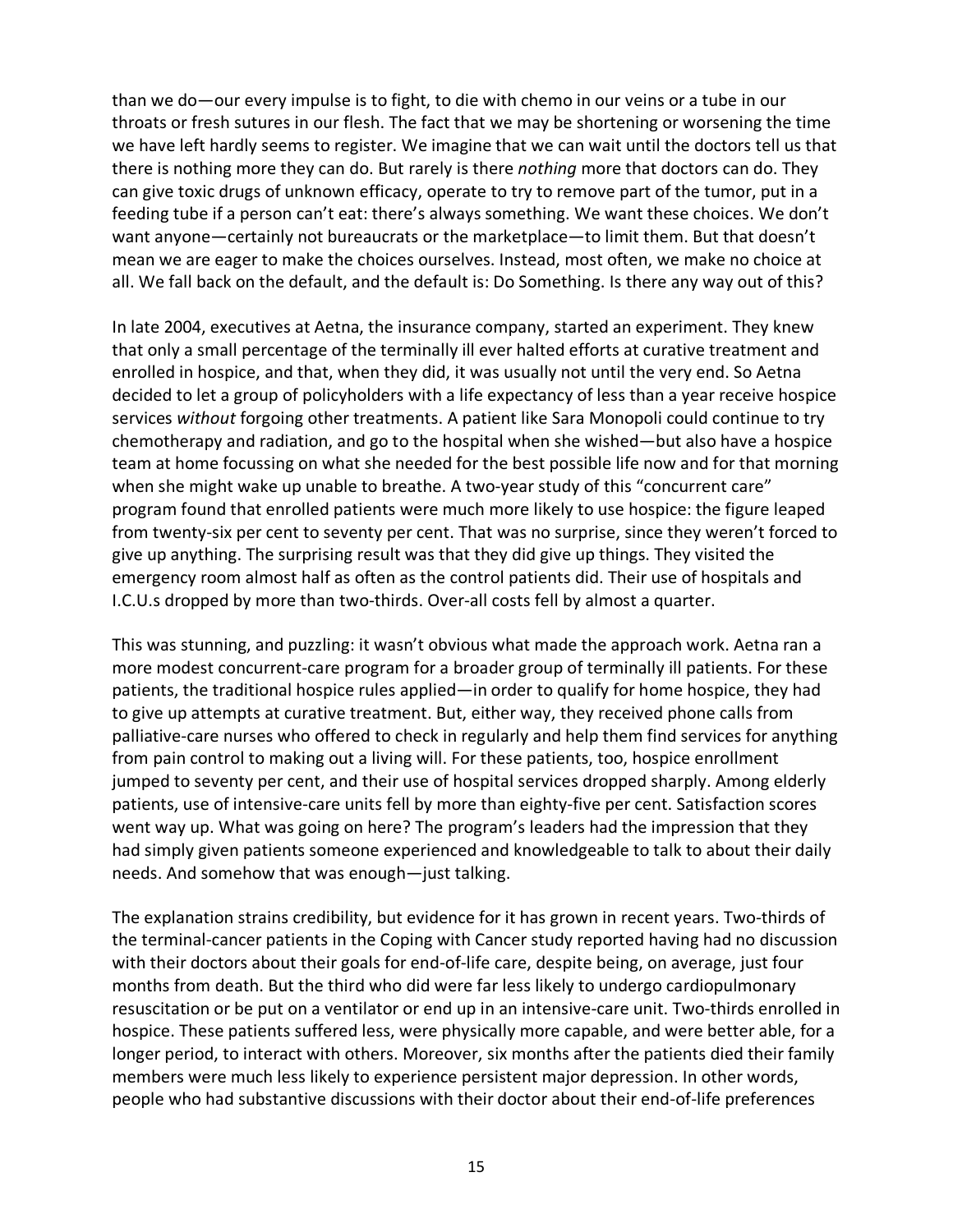were far more likely to die at peace and in control of their situation, and to spare their family anguish.

Can mere discussions really do so much? Consider the case of La Crosse, Wisconsin. Its elderly residents have unusually low end-of-life hospital costs. During their last six months, according to Medicare data, they spend half as many days in the hospital as the national average, and there's no sign that doctors or patients are halting care prematurely. Despite average rates of obesity and smoking, their life expectancy outpaces the national mean by a year.

I spoke to Dr. Gregory Thompson, a critical-care specialist at Gundersen Lutheran Hospital, while he was on I.C.U. duty one recent evening, and he ran through his list of patients with me. In most respects, the patients were like those found in any I.C.U.—terribly sick and living through the most perilous days of their lives. There was a young woman with multiple organ failure from a devastating case of pneumonia, a man in his mid-sixties with a ruptured colon that had caused a rampaging infection and a heart attack. Yet these patients were completely different from those in other I.C.U.s I'd seen: none had a terminal disease; none battled the final stages of metastatic cancer or untreatable heart failure or dementia.

To understand La Crosse, Thompson said, you had to go back to 1991, when local medical leaders headed a systematic campaign to get physicians and patients to discuss end-of-life wishes. Within a few years, it became routine for all patients admitted to a hospital, nursing home, or assisted-living facility to complete a multiple-choice form that boiled down to four crucial questions. At this moment in your life, the form asked:

- 1. Do you want to be resuscitated if your heart stops?
- 2. Do you want aggressive treatments such as intubation and mechanical ventilation?
- 3. Do you want antibiotics?
- 4. Do you want tube or intravenous feeding if you can't eat on your own?

By 1996, eighty-five per cent of La Crosse residents who died had written advanced directives, up from fifteen per cent, and doctors almost always knew of and followed the instructions. Having this system in place, Thompson said, has made his job vastly easier. But it's not because the specifics are spelled out for him every time a sick patient arrives in his unit.

"These things are not laid out in stone," he told me. Whatever the yes/no answers people may put on a piece of paper, one will find nuances and complexities in what they mean. "But, instead of having the discussion when they get to the I.C.U., we find many times it has already taken place."

Answers to the list of questions change as patients go from entering the hospital for the delivery of a child to entering for complications of Alzheimer's disease. But, in La Crosse, the system means that people are far more likely to have talked about what they want and what they don't want before they and their relatives find themselves in the throes of crisis and fear. When wishes aren't clear, Thompson said, "families have also become much more receptive to having the discussion." The discussion, not the list, was what mattered most. Discussion had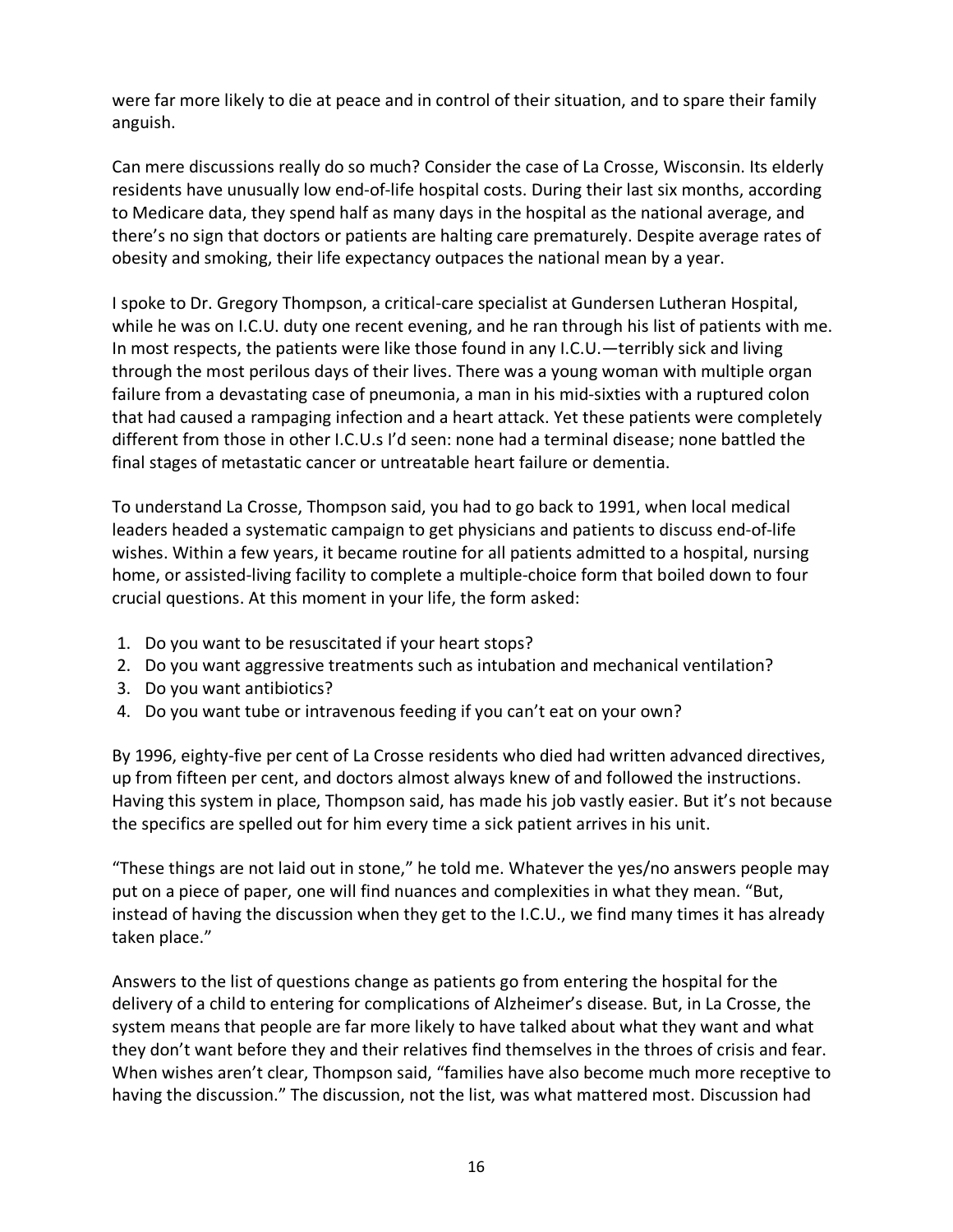brought La Crosse's end-of-life costs down to just over half the national average. It was that simple—and that complicated.

One Saturday morning last winter, I met with a woman I had operated on the night before. She had been undergoing a procedure for the removal of an ovarian cyst when the gynecologist who was operating on her discovered that she had metastatic colon cancer. I was summoned, as a general surgeon, to see what could be done. I removed a section of her colon that had a large cancerous mass, but the cancer had already spread widely. I had not been able to get it all. Now I introduced myself. She said a resident had told her that a tumor was found and part of her colon had been excised.

Yes, I said. I'd been able to take out "the main area of involvement." I explained how much bowel was removed, what the recovery would be like—everything except how much cancer there was. But then I remembered how timid I'd been with Sara Monopoli, and all those studies about how much doctors beat around the bush. So when she asked me to tell her more about the cancer, I explained that it had spread not only to her ovaries but also to her lymph nodes. I said that it had not been possible to remove all the disease. But I found myself almost immediately minimizing what I'd said. "We'll bring in an oncologist," I hastened to add. "Chemotherapy can be very effective in these situations."

She absorbed the news in silence, looking down at the blankets drawn over her mutinous body. Then she looked up at me. "Am I going to die?"

I flinched. "No, no," I said. "Of course not."

A few days later, I tried again. "We don't have a cure," I explained. "But treatment can hold the disease down for a long time." The goal, I said, was to "prolong your life" as much as possible.

I've seen her regularly in the months since, as she embarked on chemotherapy. She has done well. So far, the cancer is in check. Once, I asked her and her husband about our initial conversations. They don't remember them very fondly. "That one phrase that you used— 'prolong your life'—it just . . ." She didn't want to sound critical.

"It was kind of blunt," her husband said.

"It sounded harsh," she echoed. She felt as if I'd dropped her off a cliff.

I spoke to Dr. Susan Block, a palliative-care specialist at my hospital who has had thousands of these difficult conversations and is a nationally recognized pioneer in training doctors and others in managing end-of-life issues with patients and their families. "You have to understand," Block told me. "A family meeting is a procedure, and it requires no less skill than performing an operation."

One basic mistake is conceptual. For doctors, the primary purpose of a discussion about terminal illness is to determine what people want—whether they want chemo or not, whether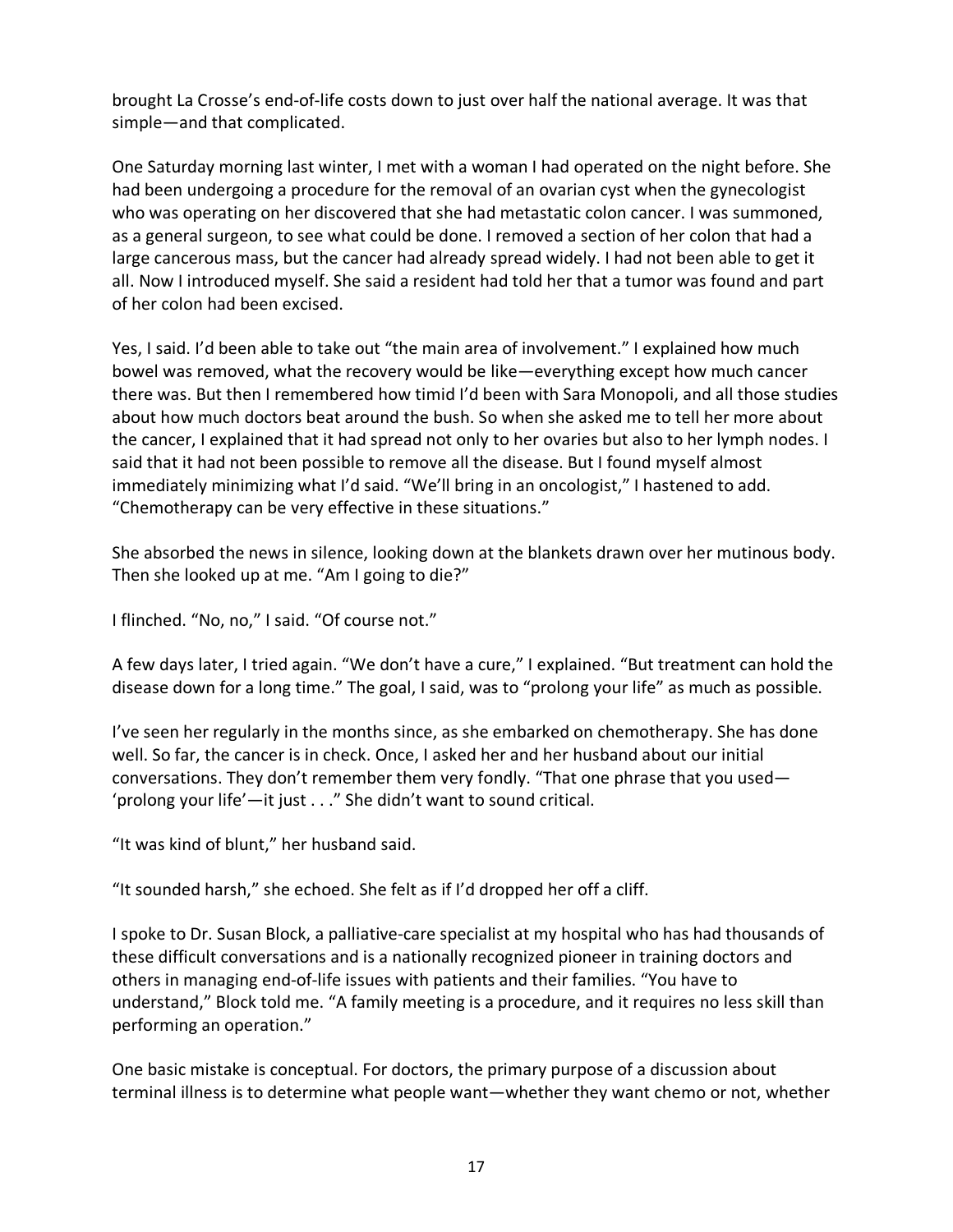they want to be resuscitated or not, whether they want hospice or not. They focus on laying out the facts and the options. But that's a mistake, Block said.

"A large part of the task is helping people negotiate the overwhelming anxiety—anxiety about death, anxiety about suffering, anxiety about loved ones, anxiety about finances," she explained. "There are many worries and real terrors." No one conversation can address them all. Arriving at an acceptance of one's mortality and a clear understanding of the limits and the possibilities of medicine is a process, not an epiphany.

There is no single way to take people with terminal illness through the process, but, according to Block, there are some rules. You sit down. You make time. You're not determining whether they want treatment X versus Y. You're trying to learn what's most important to them under the circumstances—so that you can provide information and advice on the approach that gives them the best chance of achieving it. This requires as much listening as talking. If you are talking more than half of the time, Block says, you're talking too much.

The words you use matter. According to experts, you shouldn't say, "I'm sorry things turned out this way," for example. It can sound like pity. You should say, "I wish things were different." You don't ask, "What do you want when you are dying?" You ask, "If time becomes short, what is most important to you?"

Block has a list of items that she aims to cover with terminal patients in the time before decisions have to be made: what they understand their prognosis to be; what their concerns are about what lies ahead; whom they want to make decisions when they can't; how they want to spend their time as options become limited; what kinds of trade-offs they are willing to make.

Ten years ago, her seventy-four-year-old father, Jack Block, a professor emeritus of psychology at the University of California at Berkeley, was admitted to a San Francisco hospital with symptoms from what proved to be a mass growing in the spinal cord of his neck. She flew out to see him. The neurosurgeon said that the procedure to remove the mass carried a twentyper-cent chance of leaving him quadriplegic, paralyzed from the neck down. But without it he had a hundred-per-cent chance of becoming quadriplegic.

The evening before surgery, father and daughter chatted about friends and family, trying to keep their minds off what was to come, and then she left for the night. Halfway across the Bay Bridge, she recalled, "I realized, 'Oh, my God, I don't know what he really wants.' " He'd made her his health-care proxy, but they had talked about such situations only superficially. So she turned the car around.

Going back in "was really uncomfortable," she said. It made no difference that she was an expert in end-of-life discussions. "I just felt awful having the conversation with my dad." But she went through her list. She told him, " 'I need to understand how much you're willing to go through to have a shot at being alive and what level of being alive is tolerable to you.' We had this quite agonizing conversation where he said—and this totally shocked me—'Well, if I'm able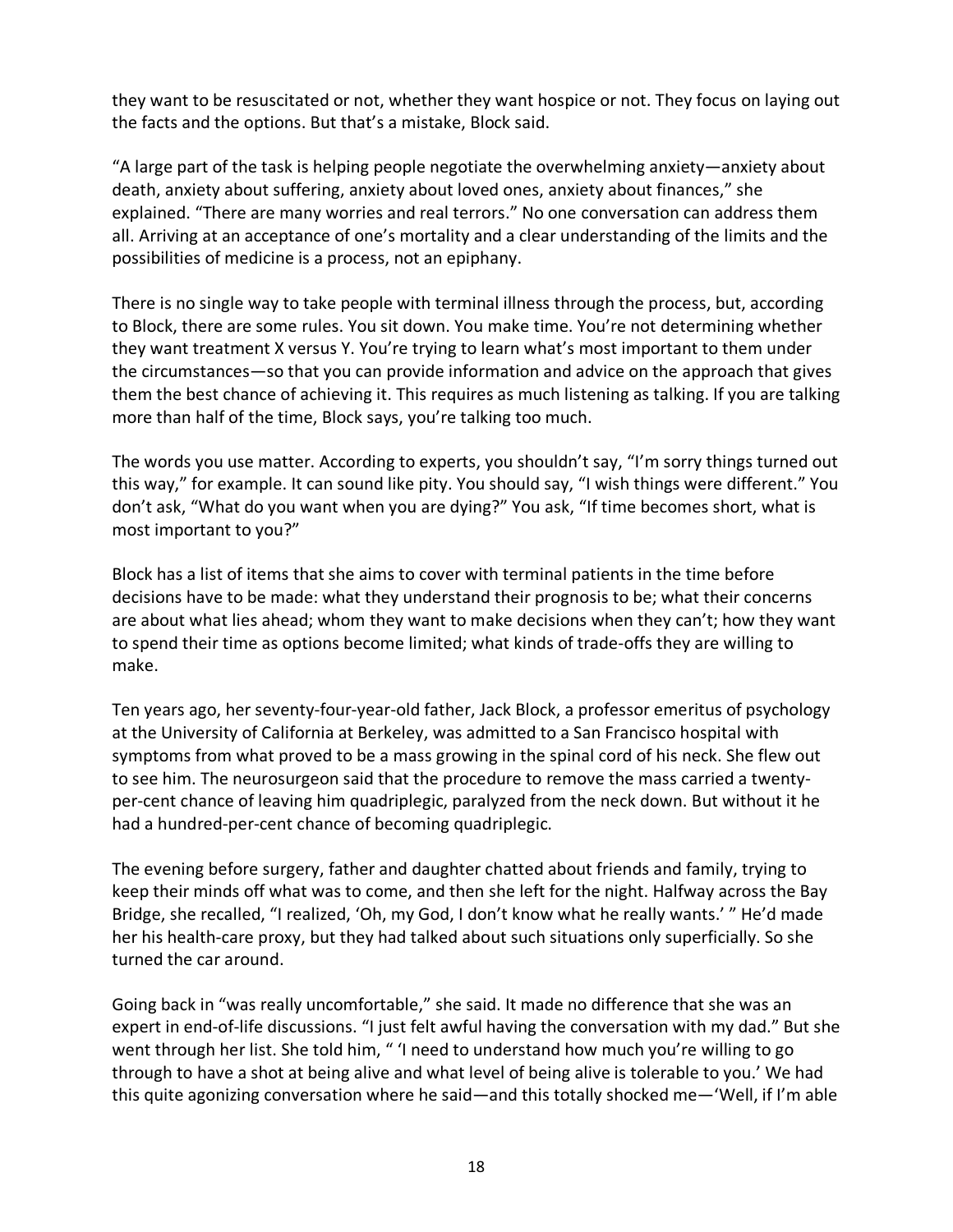to eat chocolate ice cream and watch football on TV, then I'm willing to stay alive. I'm willing to go through a lot of pain if I have a shot at that.'

"I would never have expected him to say that," Block went on. "I mean, he's a professor emeritus. He's never watched a football game in my conscious memory. The whole picture—it wasn't the guy I thought I knew." But the conversation proved critical, because after surgery he developed bleeding in the spinal cord. The surgeons told her that, in order to save his life, they would need to go back in. But he had already become nearly quadriplegic and would remain severely disabled for many months and possibly forever. What did she want to do?

"I had three minutes to make this decision, and, I realized, he had already made the decision." She asked the surgeons whether, if her father survived, he would still be able to eat chocolate ice cream and watch football on TV. Yes, they said. She gave the O.K. to take him back to the operating room.

"If I had not had that conversation with him," she told me, "my instinct would have been to let him go at that moment, because it just seemed so awful. And I would have beaten myself up. Did I let him go too soon?" Or she might have gone ahead and sent him to surgery, only to find—as occurred—that he survived only to go through what proved to be a year of "very horrible rehab" and disability. "I would have felt so guilty that I condemned him to that," she said. "But there was no decision for me to make." He had decided.

During the next two years, he regained the ability to walk short distances. He required caregivers to bathe and dress him. He had difficulty swallowing and eating. But his mind was intact and he had partial use of his hands—enough to write two books and more than a dozen scientific articles. He lived for ten years after the operation. This past year, however, his difficulties with swallowing advanced to the point where he could not eat without aspirating food particles, and he cycled between hospital and rehabilitation facilities with the pneumonias that resulted. He didn't want a feeding tube. And it became evident that the battle for the dwindling chance of a miraculous recovery was going to leave him unable ever to go home again. So, this past January, he decided to stop the battle and go home.

"We started him on hospice care," Block said. "We treated his choking and kept him comfortable. Eventually, he stopped eating and drinking. He died about five days later."

Susan Block and her father had the conversation that we all need to have when the chemotherapy stops working, when we start needing oxygen at home, when we face high-risk surgery, when the liver failure keeps progressing, when we become unable to dress ourselves. I've heard Swedish doctors call it a "breakpoint discussion," a systematic series of conversations to sort out when they need to switch from fighting for time to fighting for the other things that people value—being with family or travelling or enjoying chocolate ice cream. Few people have this discussion, and there is good reason for anyone to dread these conversations. They can unleash difficult emotions. People can become angry or overwhelmed. Handled poorly, the conversations can cost a person's trust. Handled well, they can take real time.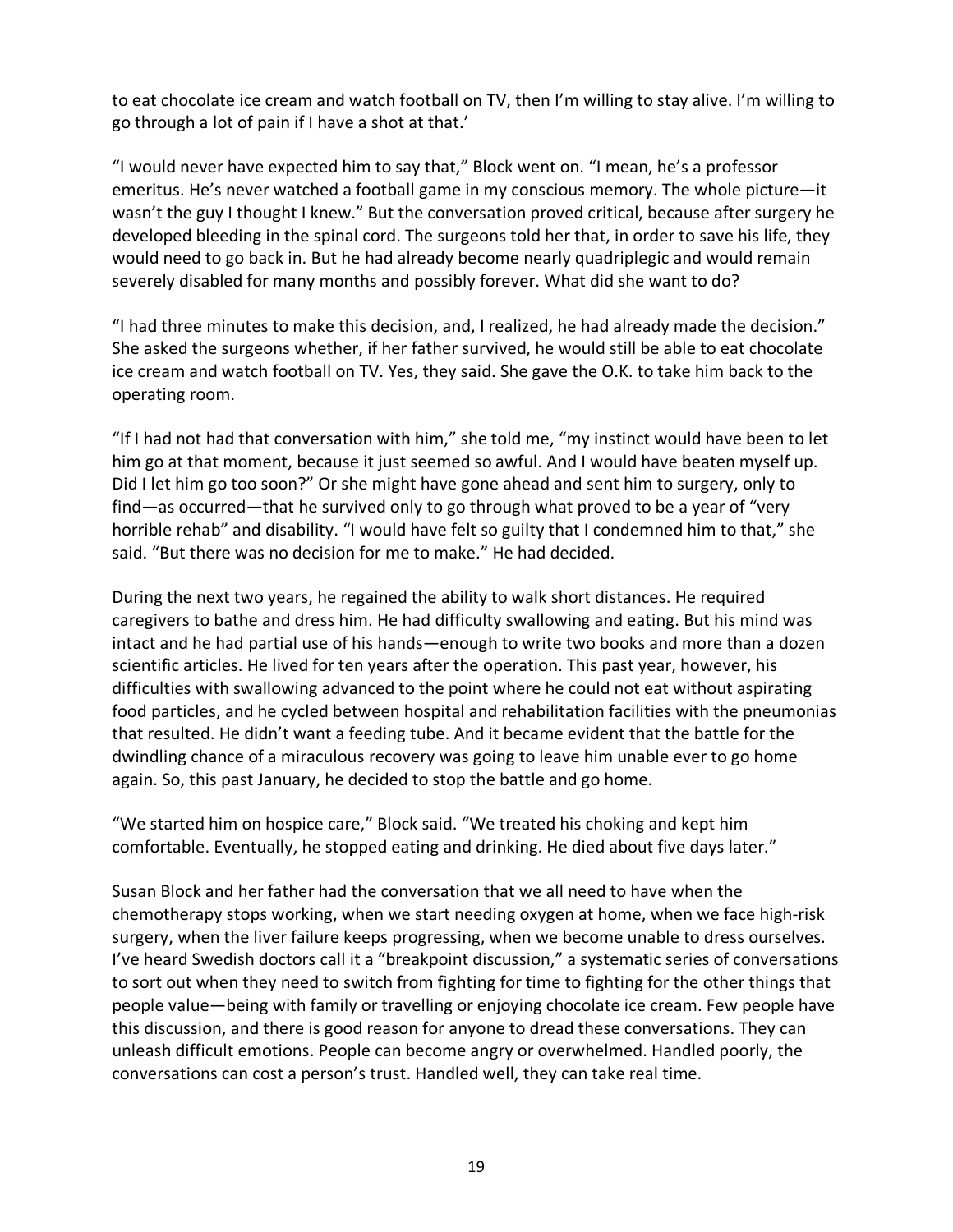I spoke to an oncologist who told me about a twenty-nine-year-old patient she had recently cared for who had an inoperable brain tumor that continued to grow through second-line chemotherapy. The patient elected not to attempt any further chemotherapy, but getting to that decision required hours of discussion—for this was not the decision he had expected to make. First, the oncologist said, she had a discussion with him alone. They reviewed the story of how far he'd come, the options that remained. She was frank. She told him that in her entire career she had never seen third-line chemotherapy produce a significant response in his type of brain tumor. She had looked for experimental therapies, and none were truly promising. And, although she was willing to proceed with chemotherapy, she told him how much strength and time the treatment would take away from him and his family.

He did not shut down or rebel. His questions went on for an hour. He asked about this therapy and that therapy. And then, gradually, he began to ask about what would happen as the tumor got bigger, the symptoms he'd have, the ways they could try to control them, how the end might come.

The oncologist next met with the young man together with his family. That discussion didn't go so well. He had a wife and small children, and at first his wife wasn't ready to contemplate stopping chemo. But when the oncologist asked the patient to explain in his own words what they'd discussed, she understood. It was the same with his mother, who was a nurse. Meanwhile, his father sat quietly and said nothing the entire time.

A few days later, the patient returned to talk to the oncologist. "There should be something. There *must* be something," he said. His father had shown him reports of cures on the Internet. He confided how badly his father was taking the news. No patient wants to cause his family pain. According to Block, about two-thirds of patients are willing to undergo therapies they don't want if that is what their loved ones want.

The oncologist went to the father's home to meet with him. He had a sheaf of possible trials and treatments printed from the Internet. She went through them all. She was willing to change her opinion, she told him. But either the treatments were for brain tumors that were very different from his son's or else he didn't qualify. None were going to be miraculous. She told the father that he needed to understand: time with his son was limited, and the young man was going to need his father's help getting through it.

The oncologist noted wryly how much easier it would have been for her just to prescribe the chemotherapy. "But that meeting with the father was the turning point," she said. The patient and the family opted for hospice. They had more than a month together before he died. Later, the father thanked the doctor. That last month, he said, the family simply focussed on being together, and it proved to be the most meaningful time they'd ever spent.

Given how prolonged some of these conversations have to be, many people argue that the key problem has been the financial incentives: we pay doctors to give chemotherapy and to do surgery, but not to take the time required to sort out when doing so is unwise. This certainly is a factor. (The new health-reform act was to have added Medicare coverage for these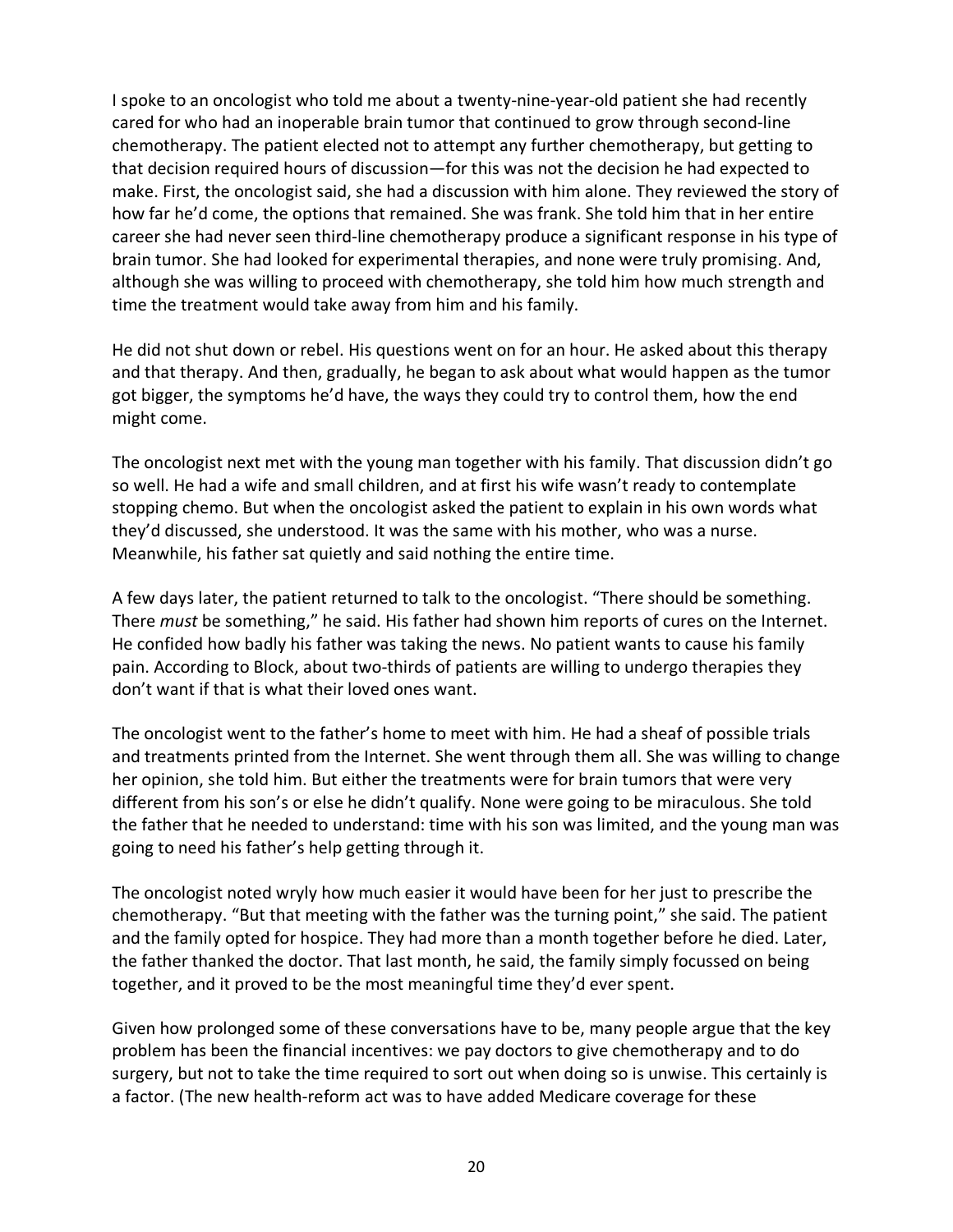conversations, until it was deemed funding for "death panels" and stripped out of the legislation.) But the issue isn't merely a matter of financing. It arises from a still unresolved argument about what the function of medicine really is—what, in other words, we should and should not be paying for doctors to do.

The simple view is that medicine exists to fight death and disease, and that is, of course, its most basic task. Death is the enemy. But the enemy has superior forces. Eventually, it wins. And, in a war that you cannot win, you don't want a general who fights to the point of total annihilation. You don't want Custer. You want Robert E. Lee, someone who knew how to fight for territory when he could and how to surrender when he couldn't, someone who understood that the damage is greatest if all you do is fight to the bitter end.

More often, these days, medicine seems to supply neither Custers nor Lees. We are increasingly the generals who march the soldiers onward, saying all the while, "You let me know when you want to stop." All-out treatment, we tell the terminally ill, is a train you can get off at any time—just say when. But for most patients and their families this is asking too much. They remain riven by doubt and fear and desperation; some are deluded by a fantasy of what medical science can achieve. But our responsibility, in medicine, is to deal with human beings as they are. People die only once. They have no experience to draw upon. They need doctors and nurses who are willing to have the hard discussions and say what they have seen, who will help people prepare for what is to come—and to escape a warehoused oblivion that few really want.

Sara Monopoli had had enough discussions to let her family and her oncologist know that she did not want hospitals or I.C.U.s at the end—but not enough to have learned how to achieve this. From the moment she arrived in the emergency room that Friday morning in February, the train of events ran against a peaceful ending. There was one person who was disturbed by this, though, and who finally decided to intercede—Chuck Morris, her primary physician. As her illness had progressed through the previous year, he had left the decision-making largely to Sara, her family, and the oncology team. Still, he had seen her and her husband regularly, and listened to their concerns. That desperate morning, Morris was the one person Rich called before getting into the ambulance. He headed to the emergency room and met Sara and Rich when they arrived.

Morris said that the pneumonia might be treatable. But, he told Rich, "I'm worried this is it. I'm really worried about her." And he told him to let the family know that he said so.

Upstairs in her hospital room, Morris talked with Sara and Rich about the ways in which the cancer had been weakening her, making it hard for her body to fight off infection. Even if the antibiotics halted the infection, he said, he wanted them to remember that there was nothing that would stop the cancer.

Sara looked ghastly, Morris told me. "She was so short of breath. It was uncomfortable to watch. I still remember the attending"—the oncologist who admitted her for the pneumonia treatment. "He was actually kind of rattled about the whole case, and for him to be rattled is saying something."